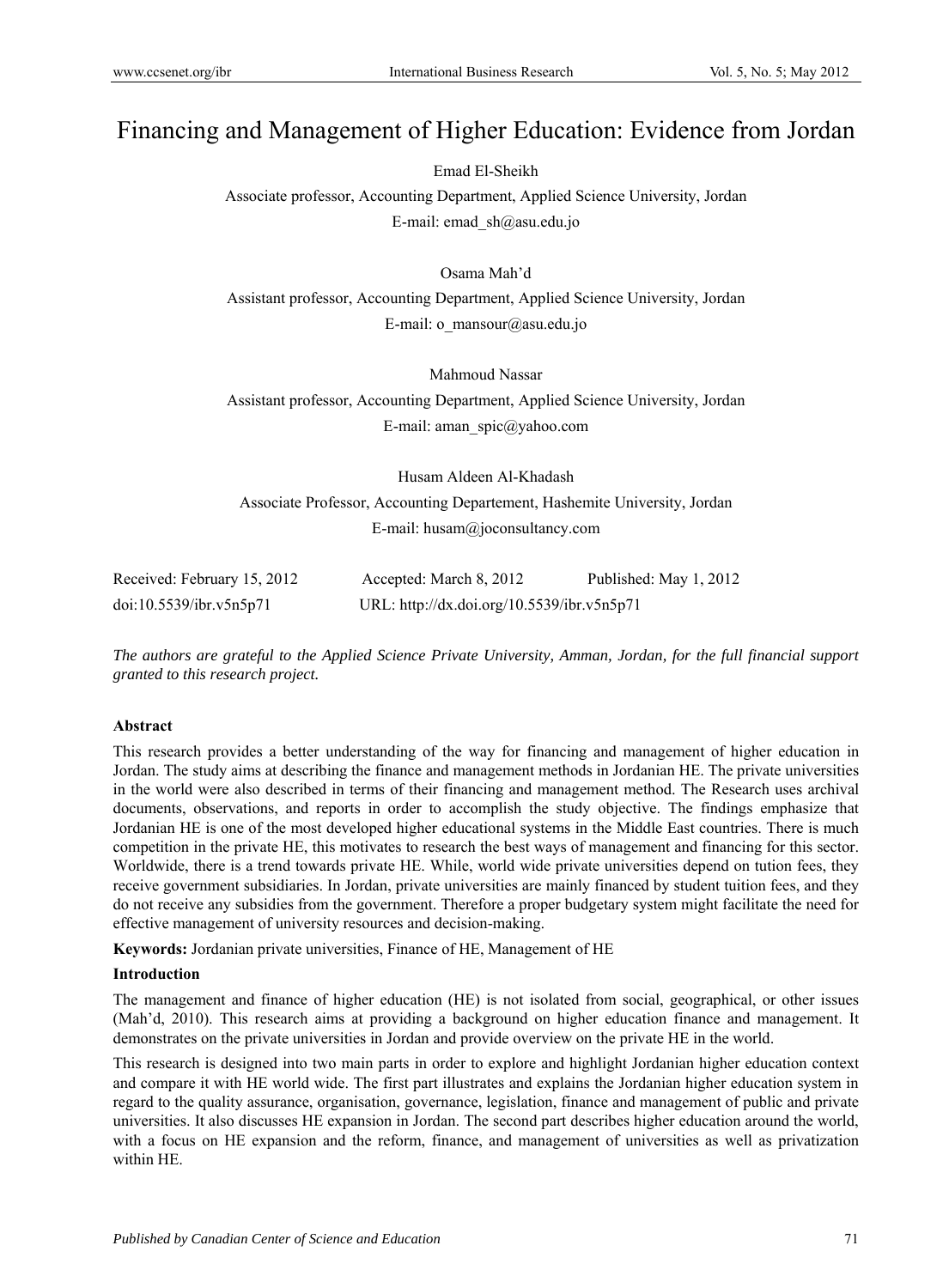The Jordanian demographic structure is unique in that the population is highly educated, and it has the highest literacy rates in the region (See Hutaibat, 2005). In addition to high education rates, Jordan's population is relatively young (more than 50% of Jordanians are under 18 and more than 70% are under 33) (Hutaibat, 2005; Zeitun, 2006; and Aladwan, 2007). According to the Ministry of Education (2008), the population is expected to reach 11 million over the next thirty years. This structure makes it difficult for the economy to generate jobs and sustain living standards.

Jordan is a developing country with very limited resources and inadequate supplies of water and other natural resources. Hutaibat (2005) describes Jordan's economy as one which is small, open, and service-oriented. The nation is characterised by its geographical position, political stability, highly educated workforce, and competitive labour force.

# **Privatization in Jordan**

Privatization considers a key issue and important aspect for economic development, as it plays a vital role in firm health and corporate failure (Zeitun, 2006). In the early nineties, the Jordanian government adopted privatization in an economic revolution. Privatization was as a result of a range of studies on public sector projects and recommendations by the World Bank (Hutaibat, 2005). A variety of reasons functioned as incentives for the Jordanian government to adopt a privatisation policy. These reasons include: globalisation, the rise of competition, accountability, increasing customer demands, communication, and the information revolution (Mah'd *et al.*, 2011).

Mah'd (2010) points that Jordan started to adopt privatisation in several sectors such as communications, transportations, electricity, water supply, education, mining and energy refinement. This is a trend followed by many countries. This transfer from public to private sector introduces competition into these markets (Johnstone, 1998). It is argued that private firms clearly pursue profit more than public firms would, and management in these firms is more responsible: they look for good quality administration and performance and they control resource allocation. In this business environment, the private Jordanian Universities Act was born in 1989 (Temporary Law 19), and it opened the door for investors to establish private universities to improve the private education sector.

It is notable that the Jordanian privatisation process has accomplished remarkable progress since 1990. Participations in public shareholding companies declined from 15% to less than 6% and most of this 6% are firms in mining industries (see Zeitun, 2006). Many other examples, such as tourism companies, cement factories, large banks and the largest communication company (Note 1) are evidence of this movement to privatisation. Jordan's privatisation program is one of the most successful programmes in the region (Aladwan, 2007; Mah'd, 2010; Hindi, 2008).

Mah'd, 2010 found that higher education in most developing nations have been moving tuition costs from the general populace (government taxes) to students or their families (Note 2). In other words, governments are shifting the burden of higher educational costs from the taxpayer to students or parents of students and to philanthropists (Mah'd, 2010). This movement is well-grounded (Trebilcock & Iacobucci, 2003) and is notable in Jordan.

All over the world, privatisation has been expanded to include the HE sector, where many new regulations have been implemented to support privatisation. Over the past two decades, Jordan has been interested in the privatisation of higher education on a national scale, since it has been argued that this will improve competence, satisfy parents' preferences, make universities more accountable, and reduce government expenditure (Mah'd *et al.*, 2011). This conception has been developed in order to enhance higher education development insofar as there is pressure to expand student numbers or to reduce costs, enhance research, and apply the result of such research more effectively. The attitude of higher education has changed dramatically towards privatisation in recent years and will undoubtedly continue to change in the years ahead.

## **Education**

*"We have made it a priority to address the challenges of meeting international standards in technology, education, and production in order to grasp the full benefits of globalization."*

# His Majesty King Abdullah II, 2005

Educating children is one of the first priorities amongst Jordanians, and the majority of the population is interested in education (Mah'd, 2010). According to various prior studies, Jordan has the best-educated and qualified population in the entire Islamic world (Wilson, 1987) included Middle East and North Africa (Hindi, 2008; and Mah'd *et al.*, 2011). The Ministry of Education (MoE) is in charge of organising and supervising all aspects of education including determining the content of the curriculum, deciding on textbooks recruiting teachers, and organising examinations throughout the country. According to the MoE (2008), its aim is to create and organise a system of education built on human resources and dedicated to high standards.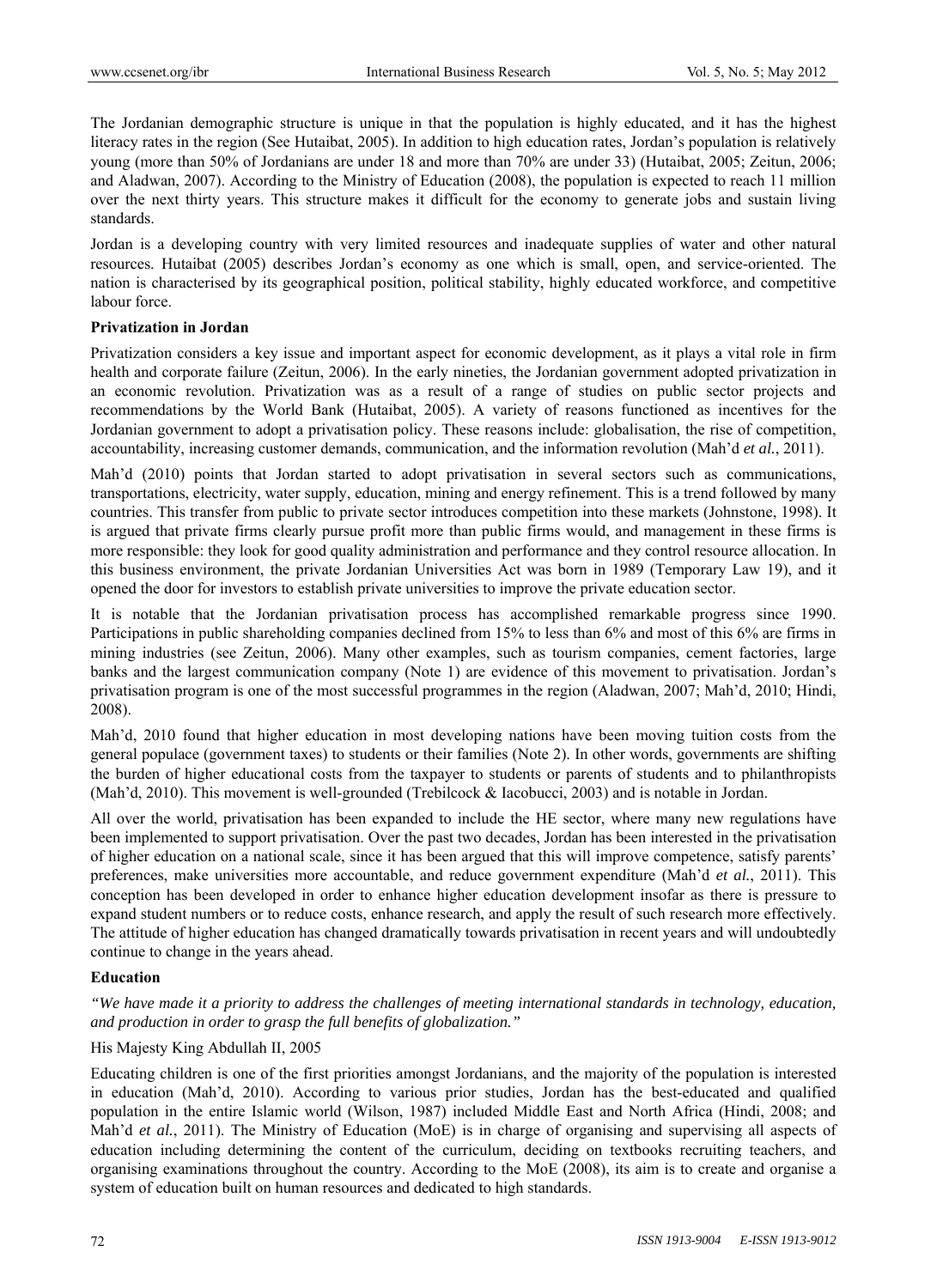Educational process in Jordan has dramatically expanded during the last two decades (Mah'd, 2010). Khasawneh *et al*. (2008) figures that the educational attainment average of the adult population was ten years in 2005, which compares well with such countries as Greece and Italy, and is indeed higher than comparable figures in Mexico and Portugal. The secondary graduation rate of 70% in 2003 is higher than this same rate in Spain, Slovak Republic, Turkey, or Mexico (Khasawneh *et al*., 2008). Compared to other Arab countries and developing countries, Jordan has a higher proportion of students, both boys and girls, attending its schools (Alshurfat, 2003; Mah'd, 2010).

Education is free in all stages of education (not higher education) for all Jordanian students; it is mainly financed by the general government budget and includes textbooks free of charge for most of the educational process). The state provides books at a nominal price for students in secondary education. However, despite Jordan having one of the best educational systems in the region (see Hindi, 2008; Khasawneh *et al*., 2008; Mah'd, 2010; Wilson, 1987), the Jordanian education system is still struggling to ease the challenge of a burgeoning youthful population. This growing young population demands continuous expansion of the educational system, including improved quality of available teachers, books, and facilities.

## **Jordanian Higher Education**

Higher education based on a significant role in qualifying and educating the work force and providing development in all regards such as content, programmes, and other teaching and learning styles). This has encouraged Jordan to give higher education particular consideration and development plans (see MoE, 2008). Khasawneh *et al*. (2008) state that the cultural tradition of attaching more prestige to academic qualifications than to vocational training causes high demand amongst Jordanians for university level education. This, in turn, has caused a sharp increase in the university graduation rate. Jordan has an exceptional higher education system, which offers options not always available in developing countries (see World Bank, 1996; Mah'd & Roger, 2009; Mah'd, 2010). Primarily, these options are different in the ownership style (public and private), and patterns of educational system (universities and colleges). The credit-hour system, which entitles students to select courses according to a study plan, has been implemented at Jordanian universities and colleges.

In 1989, Jordan has started a HE reform when the government allowed private institutions or individuals to establish HEIs. Through various laws, such as the Law no. 43 for 2001 (which has subsequently been amended by another law in 2005), MoHE and Scientific Research in Jordan have attempted to achieve the following: the improvement of management of the HE sector, the enhancement of HE quality, the improvement of scientific research quality and the provision of developed databases in accordance with international practices. (Note 3)

## **Research Methodology**

Prior research shows that, whilst several research have been carried out regarding financing and management of HEIs, little research has been conducted regarding private universities in developing countries particularly in Jordan. Therefore, this study aims to shed light on the ways of financing and management of these universities. The study uses documentary secondary data collection method. This includes written documents from the ministry of higher education in Jordan, Jordanian universities, books and journals.

## **Research Objectives**

This research aims at describing the ways of financing and management of HE in Jordan. The study also aims to explore the ways of financing and management of HE worldwide.

#### **Research Question**

What are the financing and management methods used in private HE in Jordan?

## **Research Sample**

The Jordanian private HE sector (and particularly the private university sector) has been chosen as ground for this research. Private universities are supervised and financed by non-governmental institutions or individuals. According to Ministry of Higher education there are 19 private universities in Jordan. Selecting a single university where there is good access to funding and management information could enable in-depth data, but generalizability will not be addressed. Therefore, research benefits may be considered less significant. The selection of a single segment (HE), assuming a relatively small variance in population characteristics, was also considered in order to minimise the confusing effect of the unrelated variables, where internal validity might be under threat (Pollanen, 1996).

Data is collected for this research using documentary secondary data collection methods in order to make it easy to establish a broad background and to build up data about these universities (Saunders *et al.*, 2009). The study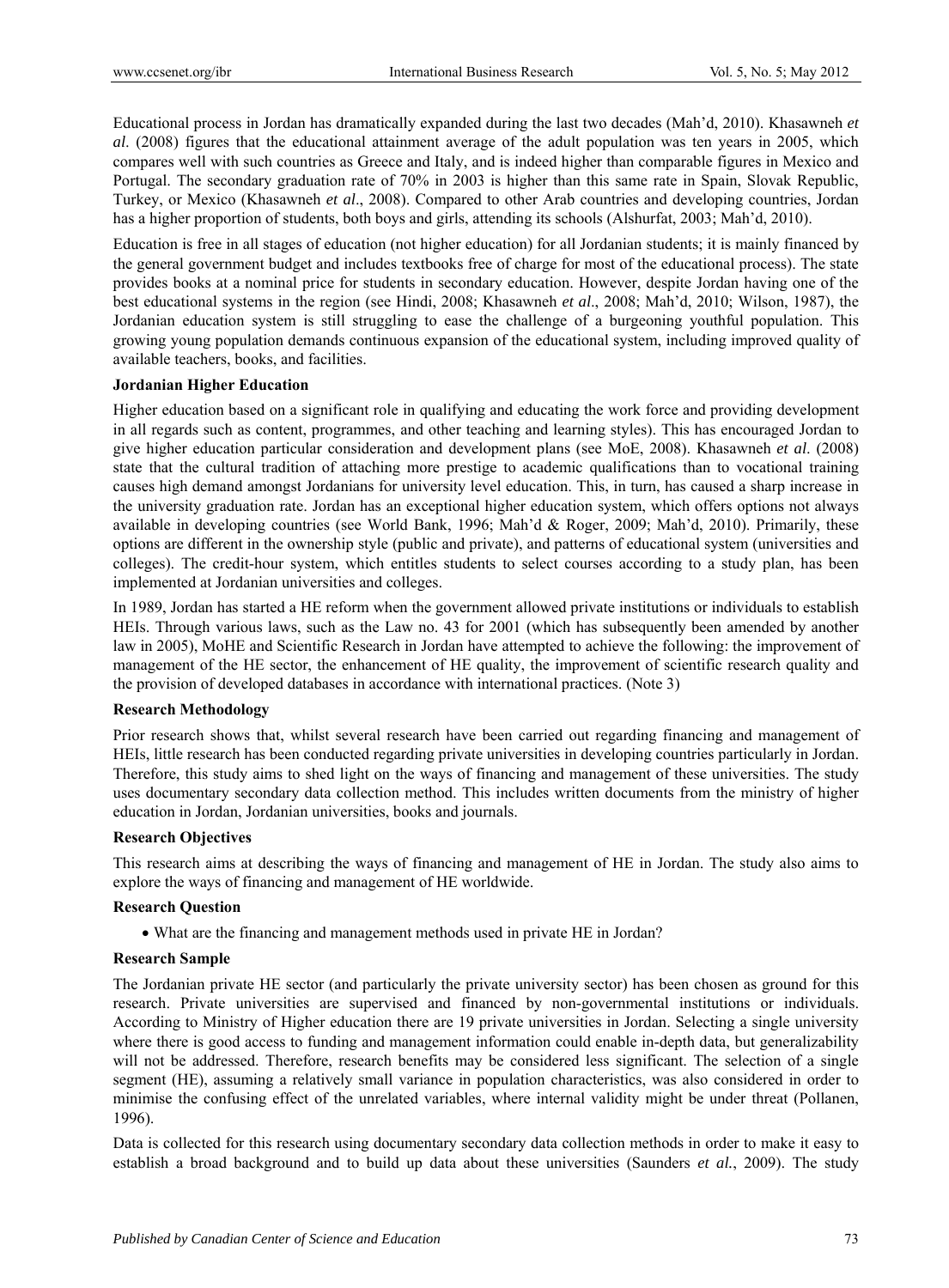concentrates on private universities but sometimes uses puplic universities in order to provide a solid background for the research

# **Research Results**

Mah'd (2010) explained how the Jordanian higher education has developed steadily over the past two decades in regards to content, programmes, and methods of teaching and learning. Moreover he explained also how that affects both the quality and quantity of education. Jordan has achieved noticeable progress and expansion in higher education despite limited natural and financial resources. The number of students attending Jordanian universities increased from 28,439 in 1986-1987 to 103,092 in 1998-1999, and 236,920 in 2007-2008 (Department of Statistics, 1987; MoHE, 2008). This expansion was mainly financed by private sources (Figure 1). Several studies which present these figures claim that Jordan's investment in human capital (education at all levels) is a cost effective investment (Khasawneh *et al*., 2008).

Since the 1960s, Jordan has developed a relatively diverse system of HE. This diversity includes 27 universities (Note 4), ten of which are public universities. Although all public (government) institutions of HE receive a small proportion of support, they must also fund themselves through various means mainly this occurs through tuition fees. However, although public universities charge relatively lower tuition fees than private universities charge, public tuition fees have increased sharply in the past few years. Consequently, many parents are unable to afford the increasing fees (Jansen, 2006).

# Insert Figure 1 Here

# **The Jordanian Higher Education System**

Three cycles comprise the general framework of higher education at Jordanian universities. The first cycle (the Bachelor's Degree) usually lasts four years, but it is five years for Engineering, Pharmacy, and Dentistry and six years for Medicine. The second cycle (the Master's Degree) usually takes two to three years. It requires the first degree to have been received with a minimum assessment of good. The third degree (PhD) lasts three to four years and requires both a first degree and a second degree, with a minimum assessment of very good for the second degree. Although, the teaching language at all universities is Arabic, English is used in some faculties, such as those of Medicine, Dentistry, Pharmacy, Engineering and recently in Business Administration. Jordanian universities operate under specific Jordanian laws.

## **Quality Assurance (Accreditation)**

The MoHE is in charge of development in higher education in terms of quality and excellence. Consequently, it has developed a strategy for higher education and scientific research. This strategy includes the admission policies of Jordanian universities, as well as university legislation, developing human resources, university management, and quality assurance. The accreditation policy is the core component to implementing this strategy (Mah'd, 2010). Two main objectives which always lead the accreditation process are quality and excellence. In order to move towards progress in quality and excellence, private universities have been encouraged by laws, guidelines, and benchmarks. The Jordanian higher education environment attracts investors to set up private universities, but the ministry does ask for very high quality and standards. Of the 24 applications received in 2004, only four were given permission to proceed.

The MoHE is concerned with two kinds of accreditation (Mah'd & Roger, 2009). The first type is called general accreditation, is related to the whole university, and is based on university structure, lands, buildings, and services. The aim of this accreditation is to provide the students a friendly study and research campus. The MoHE decides the number of students according to general accreditation facilities with a maximum of 8000 student, depending on four main criteria. These criteria are the student: staff ratio in every faculty, the overall availability and size of classrooms and labs, the library, and all other university facilities. The second type of accreditation involves the departmental or the programmes accreditation; this is known as special accreditation, based on the level of education provided to every respective programme. This type of accreditation involves the ratio of staff to students and the minimum number of degrees required in every academic department. The aim of this type of accreditation is to guarantee an advanced level of education and research in the academic departments.

These conditions and criteria have been implemented in order to maintain a good name for private universities outside the Kingdom. Jordan's good educational reputation encourages a high percentage of foreign students to study at the nation's universities. For instance, in Applied Science University (ASU) -one of the biggest and oldest of private Jordanian universities- more than 45% of the total students are foreign (Mah'd, 2010). Nevertheless, although private universities have a good reputation outside the Kingdom, within the Jordanian community private universities are perceived as providing a low quality of education. There are two main reasons for this view. The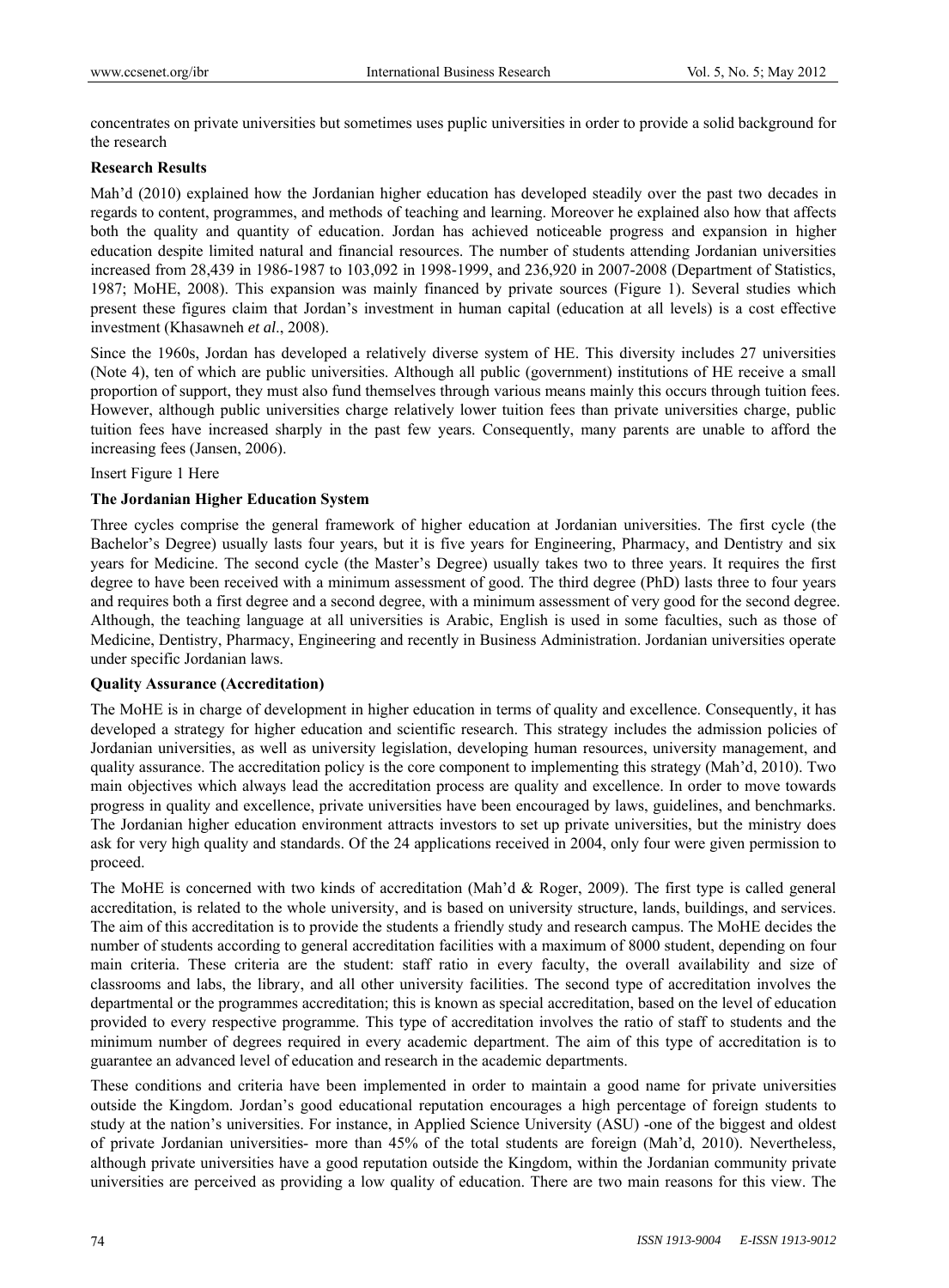first is because strong competition for limited places (due to low tuition fees and high quality) enables public universities to attract the students who have the highest mark averages. The second is the view that private universities are profit seekers which tend to set lower entry standards and give high grades to students in order to increase their intakes. Jansen (2006) indicates that the rapid increase in state university fees and the acceptance of the Parallel Programme, wherein students with lower grades but a willingness to pay high fees can be accepted to study in state universities, have diminished the two perceived advantages of low price and high quality.

## **Governance and Legislation**

In order to meet the need for regulation, planning and controlling HE policies, the Jordanian Council of Higher Education was established in 1982. The programmes offered by both private and public institutions have been overseen by the Higher Education Council, the Accreditation Commission, and the Higher Committee for Scientific Research. The MoHE and Scientific Research was established in 1985 to establish policies and practices, to collect relevant statistics, and to approve the establishment of new institutions (MoHE, 2008). It evaluates private and public institutions in terms of their programmes' effectiveness in implementing higher education's vision, tasks, and objectives. The Ministry was established to apply the mission of the government's educational strategies. It is headed by a senior minister, who is largely concerned with implementing decisions made by the Higher Education Council, which is also chaired by the Minister.

According to Laws No. 43 (2001), and No. 20 (2009) in regard to public universities, each university enjoys its autonomy and independence both financially and administratively. The law defines the public university as an academic institution which operates to achieve the objectives of higher education and scientific research. Each university has a council of trustees that plans strategies, approves policies and plans (such as the overall budget), and seeks external financial resources for the university. In addition to the trustees' council, every public university must have a university council and council of deans. In terms of financial matters, every university must have an independent budget prepared by the president, approved by the trustees' council, and signed by the MoHE.

Law No. 43 (2001), called the private universities law, organises university activities and structure. Investors can apply to the Higher Education Council in the MoHE to establish a university. Each university enjoys financial and administrative autonomy, which enables it to own property and operates legally in the community. The private university has been defined by law as an academic institution which operates to achieve the aims and objectives of higher education and scientific research. Thereby, the university must have a private, administrative, and academic organisational structure which is headed by the president and is fully independent of the owners (Law No. 20, 2009).

The allocation of funds between public universities, the enrolments to both public and private universities, the annual entry standards, accreditation of private universities and their programmes (both initially and annually) and the senior appointments in public universities, as well as the presidents of private universities, are decided by the Higher Education Council. This council is the most authoritative and influential governance body in Jordanian higher education. In 2001, HE Act No. 43 was authorized (and annulled the previous Act).

## **Financing Public Higher Education**

HE in Jordan began in 1962. At the time there were around 200,000 school students with a soaring need for educated teachers as one of the main governmental priorities. This was the primary reason for establishing the first Jordanian university: The University of Jordan. The increasing number of secondary graduations led to an increased demand for HE as well as a need for a greater number of universities.

In respect to financing public universities, Jordan has, according to Sanyal (2006), an innovative method, which has been implemented by the Ministry of Finance, to collect a university tax on each single sale by or through individuals or corporations. The total revenue from this tax is redistributed to public universities by the MoHE on the basis of student numbers, total budget, new programmes, and development needs. This is not the only subsidy provided by the government; additional funds can be provided to the universities based on recommendation by the MoHE. These two methods, taxes and subsidies, have played an important role in financing public universities in their infancy.

The second largest source of revenue is tuition fees and other lump-sum fees. Another source of funding is the private sector, which plays a role in this process, since individuals, as well as local, regional, or international institutions, provide donations to the universities. The fourth source is asset investments in stocks or real estate where the returns usually finance generation projects. Loans from the government, or from banks, guaranteed by the government, can occur when there is a budget deficit.

In the past, public universities were mainly dependent on the government, while tuition fees constituted the second largest funding source. This has been changed as the universities created a further means of education and funding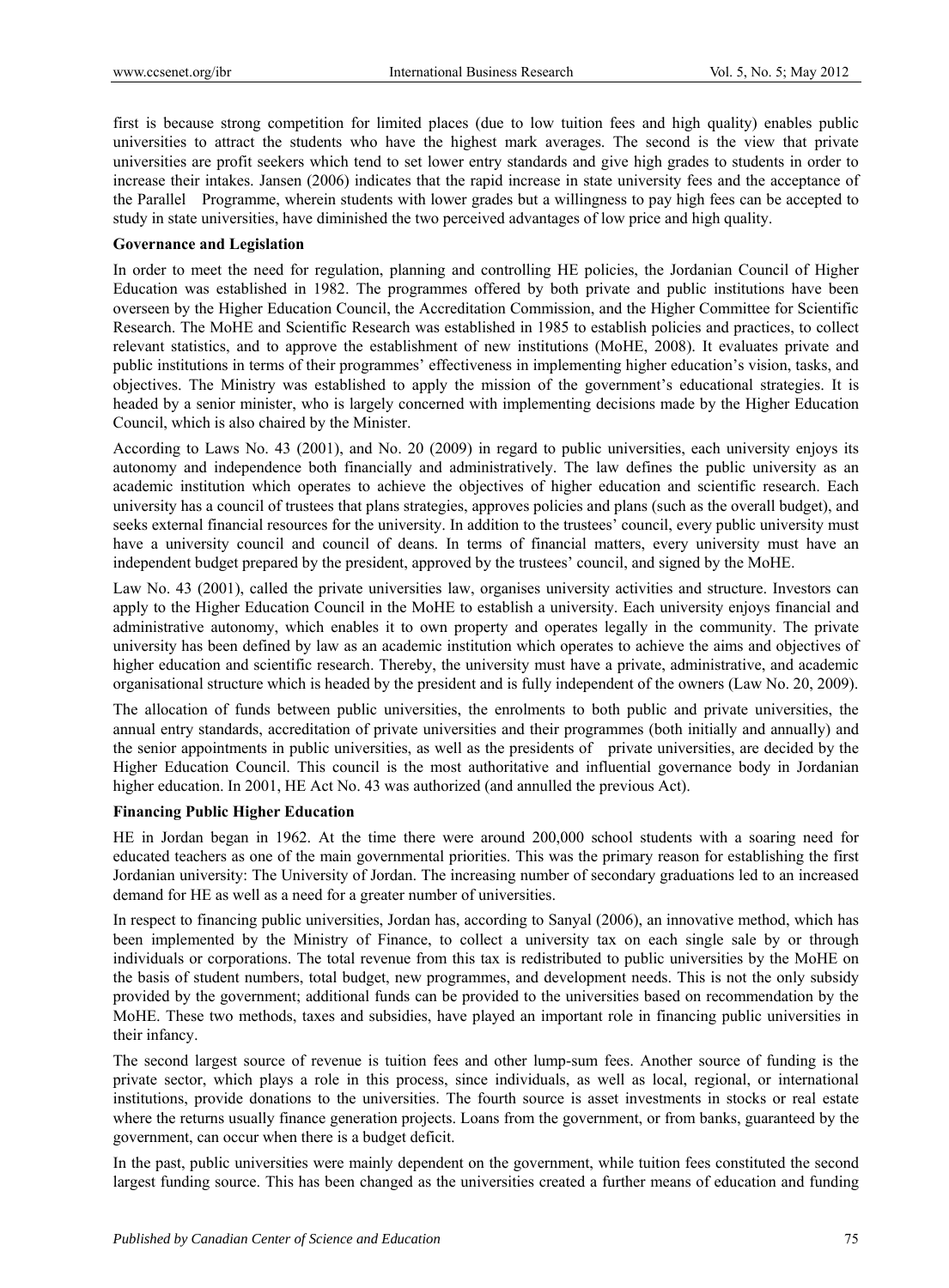the parallel system. The parallel system is an alternative system for students who seek HE in public universities but failed to achieve the necessary grades to qualify for university entrance. This scheme allows such students to register in public universities, but they are required to pay a level of tuition fees similar to those who are studying in private universities. These high tuition fees have reduced the deficit in the universities' budget. The parallel system was not the only income generation choice available to public universities; they have also increased the normal tuition fees at least three times since 2000. Although these policies may reduce the budget deficit, Jordanians must still pay a relatively high amount for their studies. The noticeable increase in tuition fees makes it more difficult for many families to afford tertiary education for their children.

## **Private Universities**

While Jordan was struggling to meet the rising demand for HE, the nation took the initiative of granting licenses to commercial companies to establish private universities at an earlier stage than did neighboring countries (Issa, 2000; Mah'd & Roger, 2009). Before the existence of private universities in Jordan, the number of general secondary school graduates in Jordan exceeded the capacity of public universities, even though only a small proportion of secondary students qualified to continue their education at the university level. Moreover, Jordan's financial resources are very limited, so the number of existing public universities simply cannot expand as quickly as private universities do (Issa, 2000). Each year, over 50,000 students qualify for university admission, while the public universities can absorb only around half of this number (Note 5). Therefore, the surplus of students was going out of the country to study. Before 1990, around half of all Jordanian students were studying abroad each year, which affected the economy (Burke & Al-Waked, 1997). This situation caused both social and financial problems to the Kingdom (see Issa, 2000). As a partial response, the Jordanian government established a new system of universities in 1989 which does not rely on government subsidies. The new system ended the flow of hard currency out of the country, created new jobs, and provided competition to the public sector.

According to Issa (2000), Jordan leads the Middle Eastern countries in running for-profit universities: the seventeen private Jordanian universities (unlike private universities elsewhere (Note 6)) run on a commercial basis. This gives rise to serious questions about the impact of profit incentive on private universities. It has been argued that such private universities do not protect the quality of education. Indeed, the public universities are older, and they are considered more prestigious than their private counterparts. In the eye of the public, public universities perform much better than private universities do. However, figures taken from the MoHE report that the cost per student in private universities is higher than comparable costs in public universities, thus providing some evidence that these institutions spend more to maintain good educational quality and services. Burke and Al-Waked (1997) argue that no evidence exists to prove that public universities are providing a better education than private universities. Moreover, the MoHE organises every term exam for all graduates from all Jordanian universities (this is called the out exam, or Alkafaa test) in order to compare and evaluate the performance of all Jordanian universities. The test has found no significant differences between graduates from private and public universities (MoHE, 2008).

Since the establishment of private universities in Jordan, questions have been introduced regarding how these emerging universities will be able to tackle the challenges of growing numbers of students seeking HE. Will they be able to provide an educational level equivalent to the level provided by public universities? Can they establish new forms of accountability and innovate new techniques? Over the last two decades, PJUs have proved their ability not only to absorb the surplus of Jordanian students, but also to attract foreign students (Note 7). PJUs have grown quickly, providing successful examples of innovations from which public universities replicate their decisions. Public universities even imitate some of the private universities' techniques and strategies. The money raised through the popular parallel programmes, the increasing price of the educational hour, and private programmes for non-university students have all played vital roles in funding public universities in the last decade. Despite increasing prices and government support provided to public universities, these universities still face a budget deficit every year. This may prove that PJUs managements, which are all for profit, have shown less bureaucracy than their public counterparts. That is PJUs' managements are consistently found to be more accountable and efficient.

In 1989, the MoHE licensed both Amman Private University and the Applied Science University. In less than two decades, a large number of PJUs has been established, graduating students into society. Two new private universities have recently been licensed by the MoHE, but these have not yet started teaching.

#### **Private Universities Ownership and Governance**

Private universities are all owned and organised by non-governmental bodies (families, private institutions, or the public). One private university is owned by a community organisation, while all other private universities are owned by families and public shareholders. There are five private universities publicly listed on the Amman Stock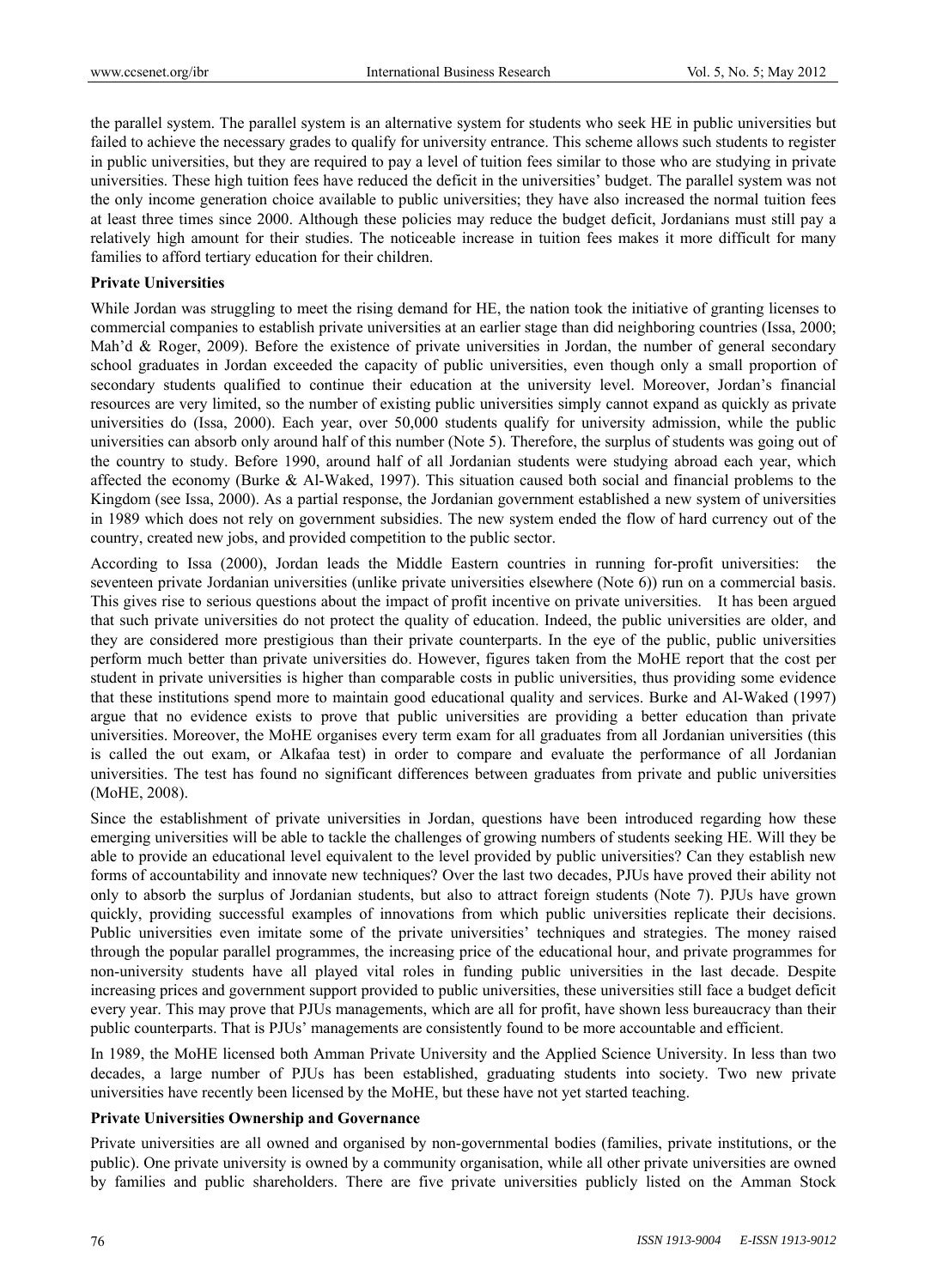Exchange. The private universities must all be registered as commercial companies, and the owners should create a board called the board of managers or directors. Thus, all private universities must implement the commercial companies' law and in the same time they must achieve the accreditation of the private universities law.

The commercial company which owns a private university, and is represented by the board of directors, is in charge of funding the university's buildings. This board is comprised of those who own the highest percentage of the university's shares. Each PJU must have a full time president recommended by the university board of trustees and appointed by the HE council for four years. The president must be Jordanian, a professor, and he or she must not be an owner of the university. The president is in charge of all university activities. Each PJU must have a board of rustees appointed by the MoHE for four years. This board includes the university president, three members chosen by the MoHE, and five members (at most) who own university shares. The other board members are chosen by the university owners, and half of these must be academic professors. In every university, the trustees' board has authority to plan the strategic policies for the university, to approve presidential decisions for organising university activities, and to decide the numbers of students in each faculty and department (on a term by term basis). Moreover, the board's tasks include deciding tuition fees, searching for other financial resources for the university, and determining the salary system for all university staff, including academics and the president (Note 8). Each university must create a university board headed by the president. The university board consists of the vice president, deans, and an academic from each faculty, two administrative managers, two persons from the local community, one current student, and one previous student. One of the tasks of this board is to discuss the university budget (Mah'd *et al.*, 2011). A dean's board must exist in each PJU to discuss all academic issues, such as establishing new programmes, appointing academics, assessing academics' work and nominating academics for scholarships.

By law, a private university's president, vice president, deans, and heads of departments are appointed for a specific time period, which can be renewed. The table below shows the position, rank, period, and nominated party for university management.

Insert Table 1 Here

The private universities law organises the university budget and financial resources (Note 9). Each university has an independent budget prepared by the president and approved by the board of directors and the trustees' board. The university resources consist of:

- 1. Tuition Fees.
- 2. Investments returns on buildings and other activities.
- 3. Grants and endowments (non-Jordanian grants or donations must be approved by the Prime Minister).
- 4. Income of research projects, production projects, and university utilities.

Each university must open a private account independent of the company's account in any bank in Jordan. The university deposits all university revenue into this account, and withdrawals must be by the president's decision. Every university must allocate 5% from the annual operational budget for scientific research, including scholarships, training, research publishing, and conferences. The universities must have organised accounts, and they must record entries for all activities according to accounting basics. All accounts and reports have to be audited by an external certified public accountant who should be appointed by the board of directors. The university must create an internal auditing unit, which is responsible to the president. The tasks for this unit include supervision of the budget operation and provision of periodical reports to the president concerning all university financial affairs.

#### **Private Universities Management and Trends**

Although, by law the board of trustees is in charge of all university activities to the MoHE, most strategic and important issues are managed and controlled by the board of directors. In private universities, the board of directors is the business engine which controls all financial and management issues, and sometimes academic issues. In other words, decision-making and university management are under the control of the general manager. Therefore, the interest of the university's owners is the most important objective that directs the university's actions and this can be summarised in the profit motive.

A common trend amongst the PJUs is that they tend to concentrate on low cost programmes, which are perceived as marketable and in high demand in the Jordanian market, for example Business and Computer Science programmes. These programmes are more profitable than other programmes, and their budget is more accepted readily than other programmes' budgets. In the 2008/2009 academic year, the percentage of students who studied in private universities' business schools was about a third of the total students, while in public universities less than 17% of the total student population studied business. The salary of academics differs between departments within a private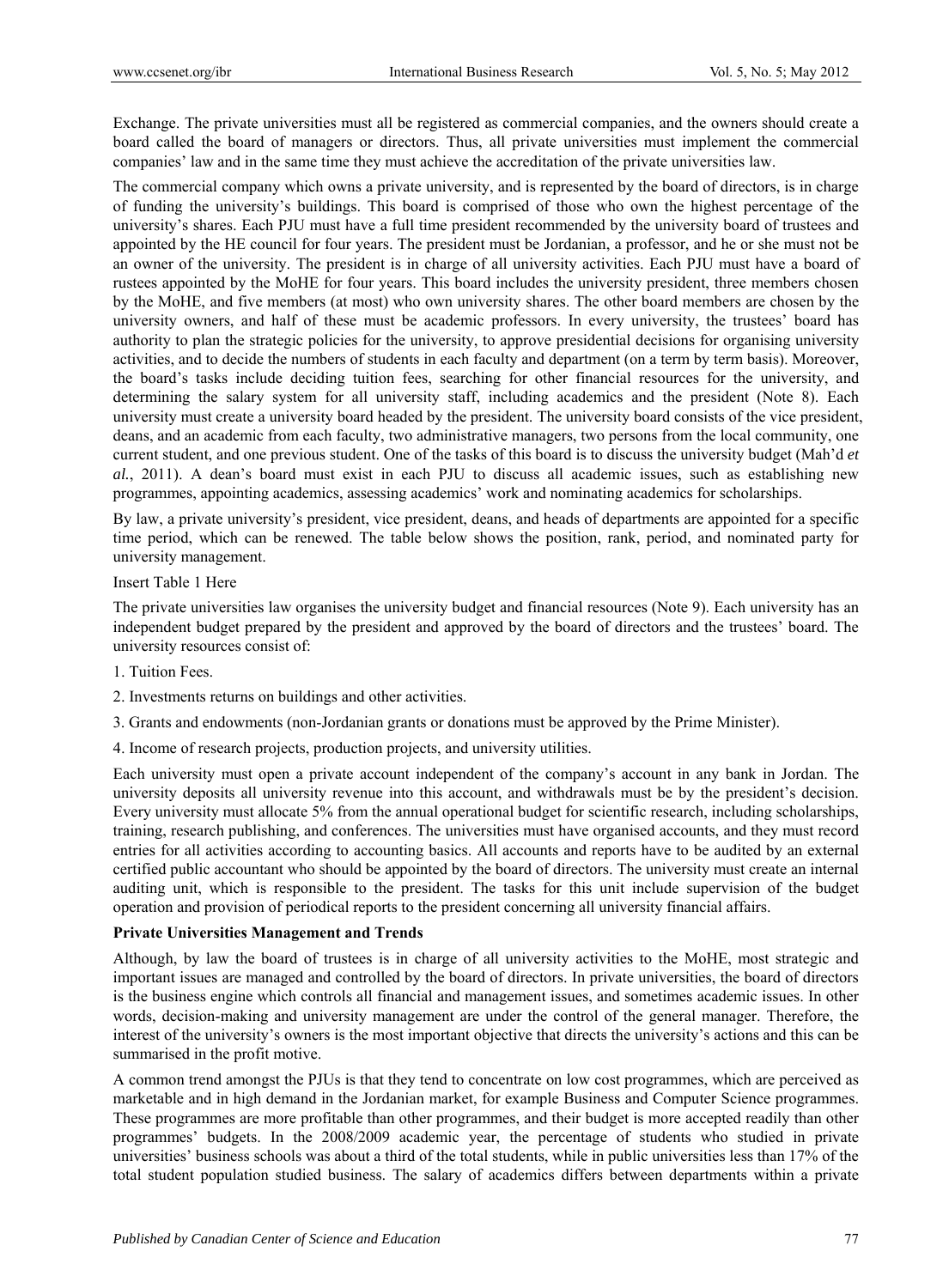university, depending on the type of programme. However, this is not the case in public universities. This is another indication that PJUs tend to meet budget requirements in the departments that generate more revenue.

# **Private Universities and the Budget**

In the business side, as in the academic side, PJUs are successful companies without budget deficits. They have achieved profit every year and are experiencing a rapid increase in student numbers (Note 10). On the other hand, public universities are still struggling with budget deficits; hence, they have decided to increase tuition fees and adopt fund raising programmes, such as the parallel system (Note 11). As stated earlier, the MoHE figures show that private universities spend more than their public counterparts in terms of costs per student. Therefore, the budget practices and treatments in private universities would seem to sustain the effective use of university resources, which helps in maintaining a good position for private universities.

It was previously explained that private universities' income is limited and depends mainly on student tuition fees. In the environment of PJUs, where there is high competition between universities to attract students, controlling expenses is a vital issue. In public universities, the government is responsible for covering the annual budget deficit, while in private universities no government support is available. Therefore, controlling university expenses is one of the important issues which makes effective allocation of resources a central issue of interest in the PJUs. This encourages universities' managements to give more attention to their budgets. Therefore, PJUs make better use of their budgets than public universities do; hence, the budget directly benefits private universities more than it does public ones.

The budget is very important for management in that it is related to all aspects of management accounting (Covaleski *et al*., 2003). According to several authors, it is a very significant tool in strategic decision-making, performance evaluation, attributing responsibility, subordinate participation, and idea creation.

The government (represented by the MoHE) is interested in comparing the performance of private universities and in protecting the overall quality of university services. By law, all private universities are required to spend 5% of their operational expenses on scientific research and development, while public universities do not have this requirement. One of the main concerns of the MoHE regarding private universities' budgets is this percentage. Moreover, through private universities' budgets, the government can oversee university accounts, match them with the financial reports, and establish relevant figures and statistics about the Jordanian education system.

Although PJUs are educational institutions, they are also commercial companies seeking profit and competing in a complex sector (Note 12). While by law they are autonomous and independent, they must nevertheless follow MoHE rules and comply with the MoHE requirements. A budget format, which is prepared by the MoHE and discussed with the financial managers in private universities, is applied in each private university. This research examines the budget process, level of participation, compliance with the MoHE budget format, and views of the key people involved with budget. It aims to enrich the management accounting literature and to shed light on a different experience by studying for profit universities in a developing country.

## **Higher Education Global Overview**

HEIs exist to discover, generate, and develop knowledge, to transfer this knowledge to society, and to provide for the workforce needs of different professions and trades (Buckland, 2009). Increasing global competition in the HE sector has influenced the way it has developed (Altbach, 1998). Governments around the world (especially in developing countries) have also faced major challenges in reforming the financing of HEIs because of rising enrolments in HE and limited resources in public budgets (Johnstone, 1998).

#### **The Role of Higher Education**

Related literature finds university level education to be an important driver for economic growth (see DePillis & DePillis, 2001; Johnstone, 1998). DePillis & DePillis (2001) point out three main advantages of HE:

- 1. Enlarging the supply of skilled and knowledgeable human capital
- 2. Encouraging specific skills, technical knowledge, and work habits
- 3. Promoting economic activities

HE is an essential driver for economies and national growth (Al-Lamki, 2002). It aims to provide highly skilled graduates and offer training, research, and development. It is very important to culture and establishes the grounds for creating and producing leaders. HE plays a significant role in preparing and qualifying technical and highly skilled workforce. HE meets the requirements of the national economy and the labour market by focusing on the development of human resources. HE graduates are technologically astute, and prepared for lifelong learning.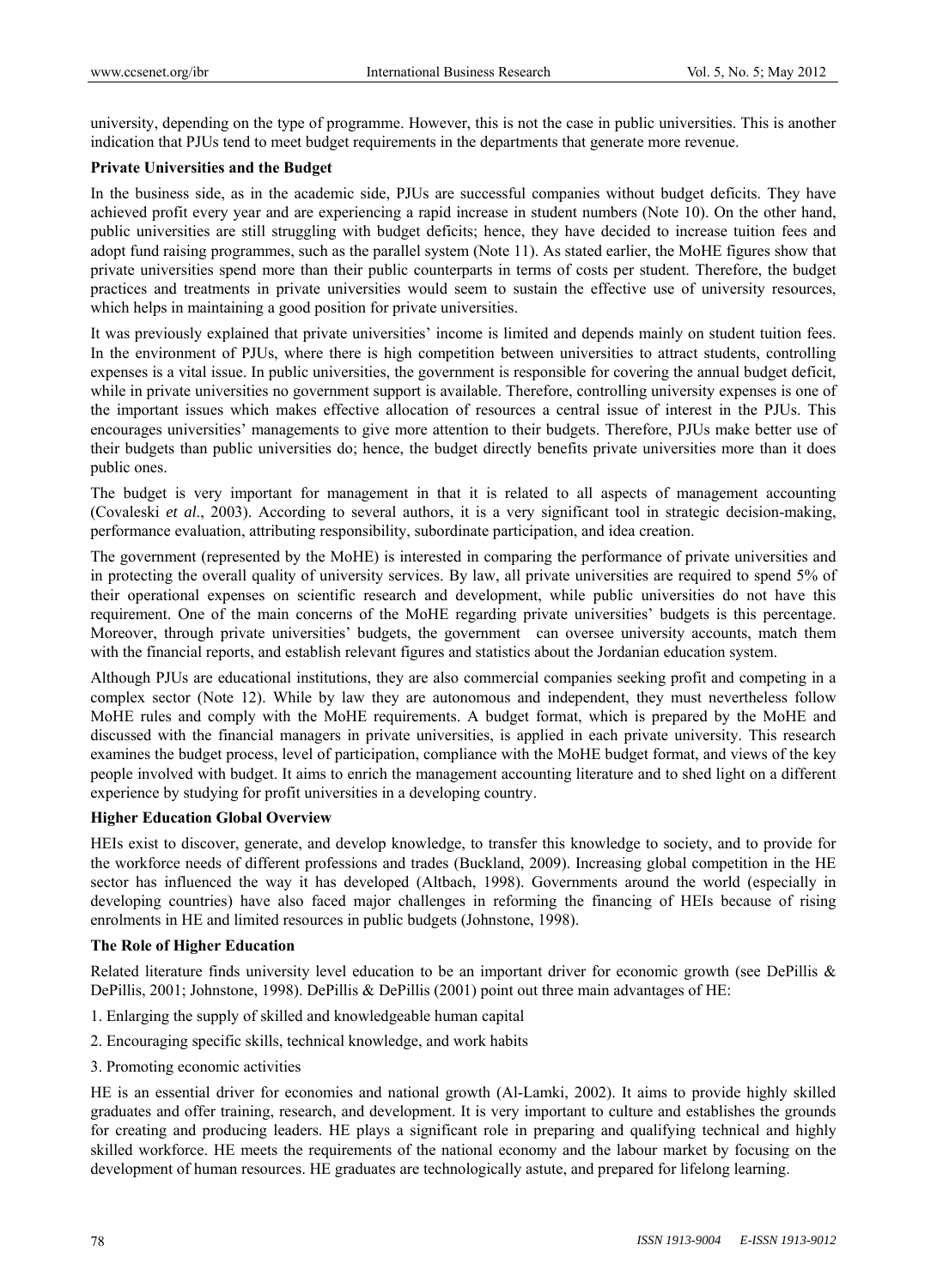# **HE Expansion**

"Higher education has moved from the sphere of the national to the spheres of the regional, the international and the global" (Nokkala, 2007, p. 9).

HE, also called tertiary education, is becoming increasingly international. It plays an important role in our lives and has been a vital priority in the public agenda (Al-Lamki, 2002; Altbach, 1998; Johnstone, 1998). In 2008, the World Bank reported that leading world economies expanded the HE sector to enhance the level of education within societies (see Hindi, 2008). This could be one of the reasons why in recent decades, expansion has been noted in HE all over the world. Johnstone (1998) points out the reasons behind HE expansion and diversity:

The growth and expansion of secondary education

The market demand for skilled labour

The growth and demand of the modern world

The increase in student numbers

The increase in educational costs per student

Increasing globalisation has a great effect on employing new learning technologies in the HE sector, as well as in worldwide competition within the HE sector. In order to meet these challenges, the HE system is undergoing fundamental changes towards further autonomy of each institution and more organisation in the structure of HEIs. Despite HE being very important for developing, little systematic research has been done on HE in developing countries (Altbach, 1998).

Until recently, many European countries educated only a small portion of the relevant age group in universities, but in recent years university expansion has been rapid, and these institutions are struggling to meet high demand. Now, the participation rate is growing, placing great pressure on academic institutions. On the other side of the Atlantic Ocean, the United States educates close to half of its college-age population.

Across the globe HE systems have been moving towards universal access, and this is especially noticeable in North America, as well as in a number of East Asian and Latin American countries (Altbach, 1998; Al-Lamki, 2002). Universities have grown in size, with the student numbers obviously increasing, and some universities' annual budgets are now in hundreds of millions of dollars. This expansion has immediate effects, as this increases the responsibility for managers of these larger institutions. Vossensteyn (2004) states that expanding HE requires more efficient use of limited existing resources.

## **International Higher Education Funding and Management Reforms: An Overview**

In recent decades universities around the world have faced financial problems (Levy, 1999). Universities have experienced rising enrolments while simultaneously experiencing declining budgets, heightened competition in attracting students; this increases demands for accountability (see Vossensteyn, 2004). These and other obstacles require university management not only to track and dramatically improve their institution's performance, but such obstacles also cause academic administrators to make proper decisions at relevant times. Several researchers emphasize that these obstacles place some pressure on governments to change HE funding strategies towards market solutions, such as privatisation and deregulation (Altbach & Peterson, 1999; Levy, 1999; and Al-Lamki, 2002). A number of reforms since 1990 have tackled the financial and management problems in HE and addressed the shrinking of government funding by encouraging movement towards market orientation or privatisation. Previous studies state that the reform agenda of HE in the 1990s and the new millennium are about market orientation rather than public ownership (Al-Lamki, 2002; Levy, 1999).

Although, HE systems worldwide are diverse and varied in their modes of resource funding and management, universities still share some aims and values, and they face similar obstacles and challenges (Johnstone, 1998). Buckland (2009) states that numerous classic organisational issues arise which affect governance structure in universities. Although, HE is an expensive undertaking, HE became a success business for private universities operating in many countries. These private institutions seek to provide quality education whilst simultaneously achieving profit. Some arguments arise not only concerning how to sustain funding for existing HEIs and to provide funding for expanding systems of HE, but (recently) concerning the need for consumers to share the cost of HE (Al-Lamki, 2002).

There is consistency in the development of the financing and management of worldwide universities and other institutions of HE. There are similar outlines according to financing and management of universities in countries which have dissimilar political-economic systems and technology development (Johnstone, 1998). Financing reforms all over the world are involved in creating new resources and reducing undesirable expenses; this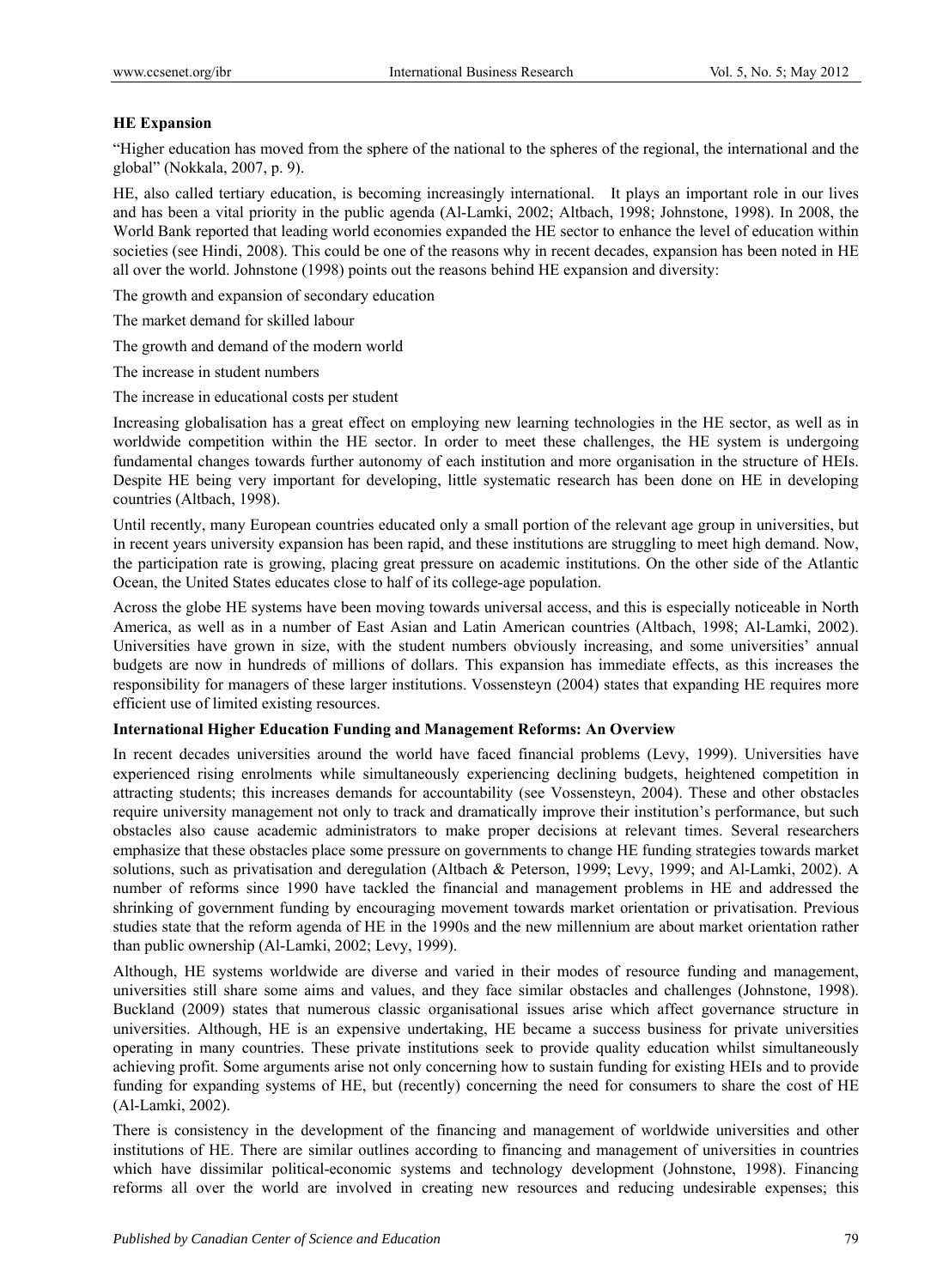encourages governments to move towards private education and to redistribute the public cost of HE to institutions and students. A shortage in university resources has stimulated governments worldwide to change financial strategies and to undertake new financial reforms (Moll, 2003; Vossensteyn, 2004).

A diversity of funding sources is becoming increasingly important in various countries. An appropriate level of HE at an affordable cost without heavy increase in general taxation is an accepted approach in most countries around the world (Johnstone, 1998). It is clear that, when government funding shrinks, diverse sources of funding will be more and more important. Previous research finds that any consensus reached within the diverse range of world colleges and universities could provide guidance for other HE systems facing similar accounting questions (Johnstone, 1998).

In European countries, HE has experienced major financial problems (Shattock, 2000). These problems have encouraged governments to seek out solutions through market innovations, including privatisation (Altbach & Peterson, 1999). Over the past few decades, methods of financing and management of HE in Europe have been strongly characterised by declining public funding, as well as by an increase of private HE sources (see Nokkala, 2007).

The United Kingdom seems to be leading the change in Western Europe. Students are charged for tuition, with loans made available to low-income families. Scotland is an example of British education wherein 56% of total university funding now comes from the public compared to 83% in 1982 (Scotland Universities, 2005). The method of funding HE being tried in Australia and several other countries includes a "graduate tax" on university graduates, based on their incomes in the years following graduation, to provide further payment for HE (Altbach & Knight, 2007).

Germany, whose rapidly growing HE system is facing severe fiscal constraints, is also beginning to consider alternative methods of funding HE. There is an agreement that standards have fallen in Germany's HE system, and that an infusion of funding is necessary to improve conditions. In all of these cases, the student will pay more for the privilege of studying.

Since 1990, Private HE sector in Poland has been witnessing a rapid growth comparing with public HE (Duczmal, 2006). Duczmal (2006) states that when there is a market failure in HE, government intervention in this sector is considered to be justified. He explains that there are different reasons set behind the market failure such as when the educational performance is below the acceptable norms. In Poland the government intervenes by distributing subsidies or by regulating laws. Therefore, the government applies new policies to remedy market failure and to enhance educational performance.

In Australia, the government has issued new policies for the HE sector with the intention of improving the financing and management of universities (Moll, 2003). This reform is called the "Dawkins Review." These policies are subject to market mechanisms and greater competition through the reduction of government funding, which induces universities to diversify their financial resources, increases accessibility to HE, and requires payment of tuition fees. Although most Australian universities are public and state-owned, (Note 13) they are becoming more corporate, adopting private sector models and enhancing their accountability. Moll (2003) outlines how financial management reform in Australia includes the following objectives: to develop budgetary and regulatory processes, to support new techniques and systems that focus on results, and to change administrative procedures to help in the research decision. The institutional framework in HEIs includes regulations, standards, and traditions that will affect universities' policies. Government funding mechanisms, resources allocation, educational standards, and regulations have an impact on HE autonomy and methods of management.

In countries dominated by the public sector, such as most African countries, the state pays most of the bills, but increasingly the cost of supporting universities far outpaces the capability of governments which are facing dire economic difficulties. In countries where most students attend private HEIs, some in Asia and a few in Latin America, students and their families pay most of the costs of HE.

Decentralisation, the movement towards greater autonomy and accountability, has been the main theme over the past two decades in Latin America, where several governments have been contemplating how to balance institutional autonomy with accountability (Schwartzman, 2002). Several researchers draw attention to a dynamic change in the governance and management of HE in Latin America, consequent on the manifest growth in this sector and the diversity of the private sector which solidifies their position as alternative to public HE (Levy, 1999). According to Schwartzman (2002), in the past, the MoE determined budget allocations, student admission policies, and the content of curricula in public HE in many Latin American countries, while individual universities had little influence on the number of staff and positions, the level of salaries, and promotions. This approach has noticeably changed in recent years, as universities increasingly became accountable for external funding and have greater freedom and autonomy, so that they can be held responsible for their success and failure.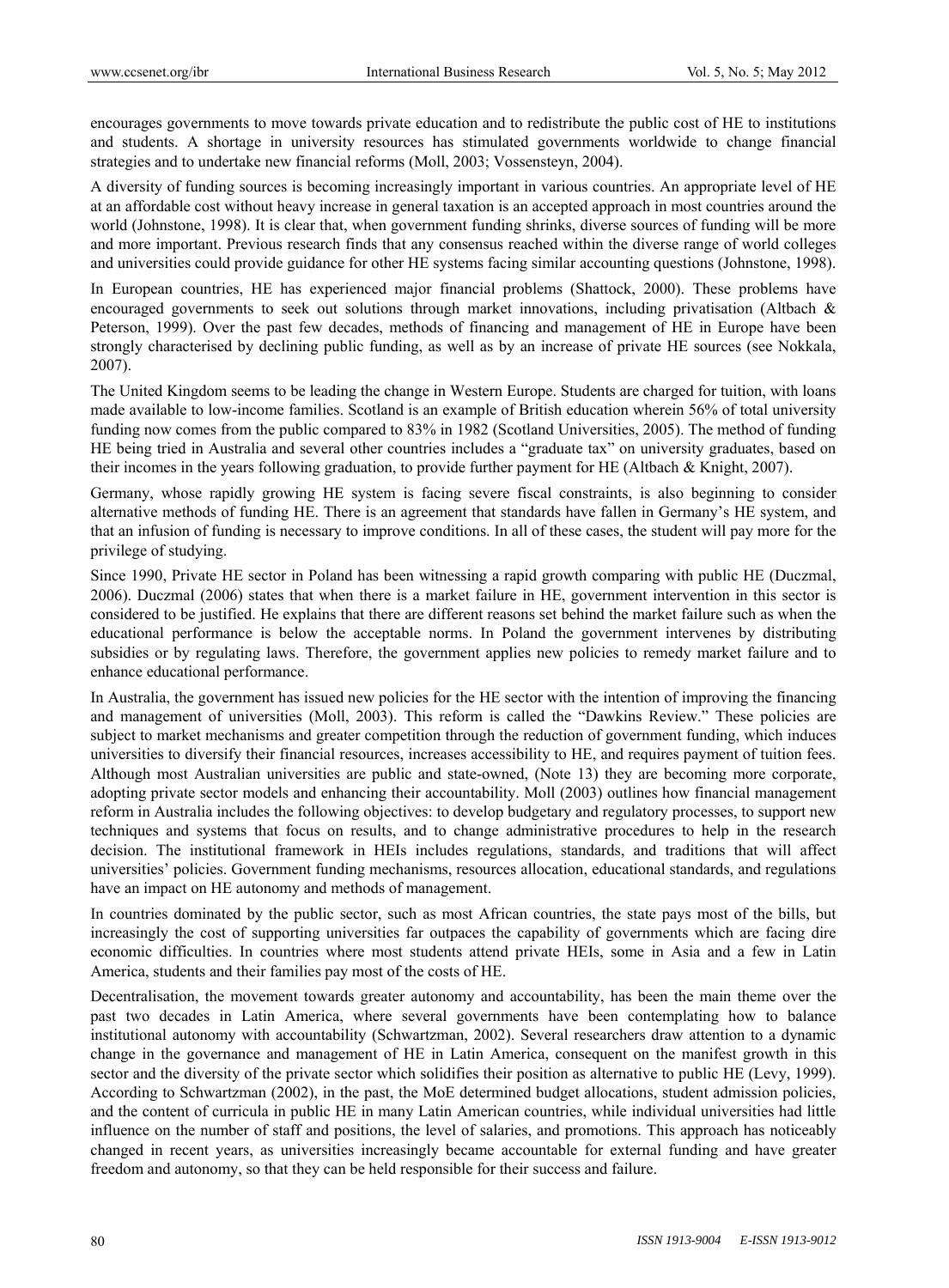In Venezuela, greater freedom for universities in regard to budget, governing, personnel policy, and academic programmes has been guaranteed by the constitution (World Bank, 1999). This stands as evidence of the growth in private provision of tertiary education and the policy of cost-recovery in Latin America. Altbach & Peterson (1999) explain how the expansion of student numbers in HE in Chile from 250,000 in 1990 to 500,000 in 2003 was mainly financed by private sources.

The trend of decentralization in Latin America extends from the university-government relationship to individual departments. Top-down university management, where all decisions regarding external contracts and funding allocations require approval from the rector, is too cumbersome within the new academic environment. In an increasing number of universities across Latin America, external contracts and decisions about funding allocations can now be managed at a lower level.

East Asian countries have experienced a marked tendency towards market orientation and have witnessed a high rate of private HE. Lee (1998) explains that in South Korea private institutions contribute more than three quarters of all students, with tuition fees accounting for an average of 63.2% of the overall financial resources of these institutions. This reform was not the solution for bankruptcy problems; indeed, several educational institutions went bankrupt. The South Korean government gave private institutions financial support for the first time in 1990, and in 1997 this was raised (for some universities) to as much as 76% of their entire education budget (Lee, 1998). Another educational reform planned to combine South Korean educational institutions into a larger institution with government financial support (Lee, 1998). This includes some norms and standards regarding to management, structure, and governance.

In the Middle East, particularly in Oman, HE is a recent phenomenon, having begun in 1970. Al-Lamki (2002) states that Oman's government has subsidy schemes to promote the development of the private HE sector. At present, there are ten private colleges in this country.

Slow economies and high rates of unemployment have restricted the money available for HE (especially in developing countries), with the result being that academic institutions have had to expand enrolments without adequate financial resources (Altbach, 2003). This is particularly the case in developing countries, especially in Latin America, East Asia, and the Middle East, where private HE is undergoing a major change. In European countries, however, where universities were not been permitted to charge tuition and there was no tradition of private philanthropy to HE, this is still in the beginning stages, and changes have only begun in recent years.

## **Private Higher Education**

The privatisation of HE is by all accounts a global phenomenon.

(Quddus & Rashid, 2000. p 487) Privatisation in this research refers to the shifting of ownership from the public to the private sector or establishing new private projects rather than public ones. Although privatisation of HE is still a new phenomenon in some countries, it is one of the main movements in HE worldwide and has played an important role in the provision of HE (Johnstone, 1998; Altbach & Knight, 2007). Privatisation fills the gap when the state is unwilling or unable to provide the essential support for an expanding HE sector, or when public institutions of HE lack the capacity to satisfy the fast growing demand for HE. Private enrolment in HE is growing rapidly almost all over the world, especially in the U.S.A and developing nations, such as countries in East Asia, the Middle East, Latin America, the former Soviet Republic, and Eastern Europe (Altbach & Knight, 2007).

Where accountability is high, private organisations are able to pursue the profit objective (and indeed most objectives) better than state agencies can (Terbilcock & Iacobucci, 2003). In support to this view, Nechyba, (2005) states that private schools have greater resource efficiency and are more effective in translating money into outcomes. Therefore, the phenomenon in which shifting the burden of the cost of HE from dependence on the government or taxpayers to some reliance on parents and/or students is now accepted and adopted worldwide.

Public HEIs are more reliant upon the governments and public support, while private institutions depend on private financial sources. However, although public HEIs are more broadly based (Altbach, 1998), private institutions are growing more rapidly than public ones are. Private institutions could compete on the same ground with other private institutions and public institutions, while some private institutions aim to distinguish themselves by creating new programmes and serving particular groups (Altbach, 2003).

During recent decades, HE has been regulated in most of the world by the government. Thus, it has been very difficult to escape from tight state regulation and the dominance of public ownership. Since the late 1970s, increasing demand on the role of the private HE sector has been remarkable, and many countries support the idea of decreasing the HE fund. In today's world, privatisation in education has become a major international trend (see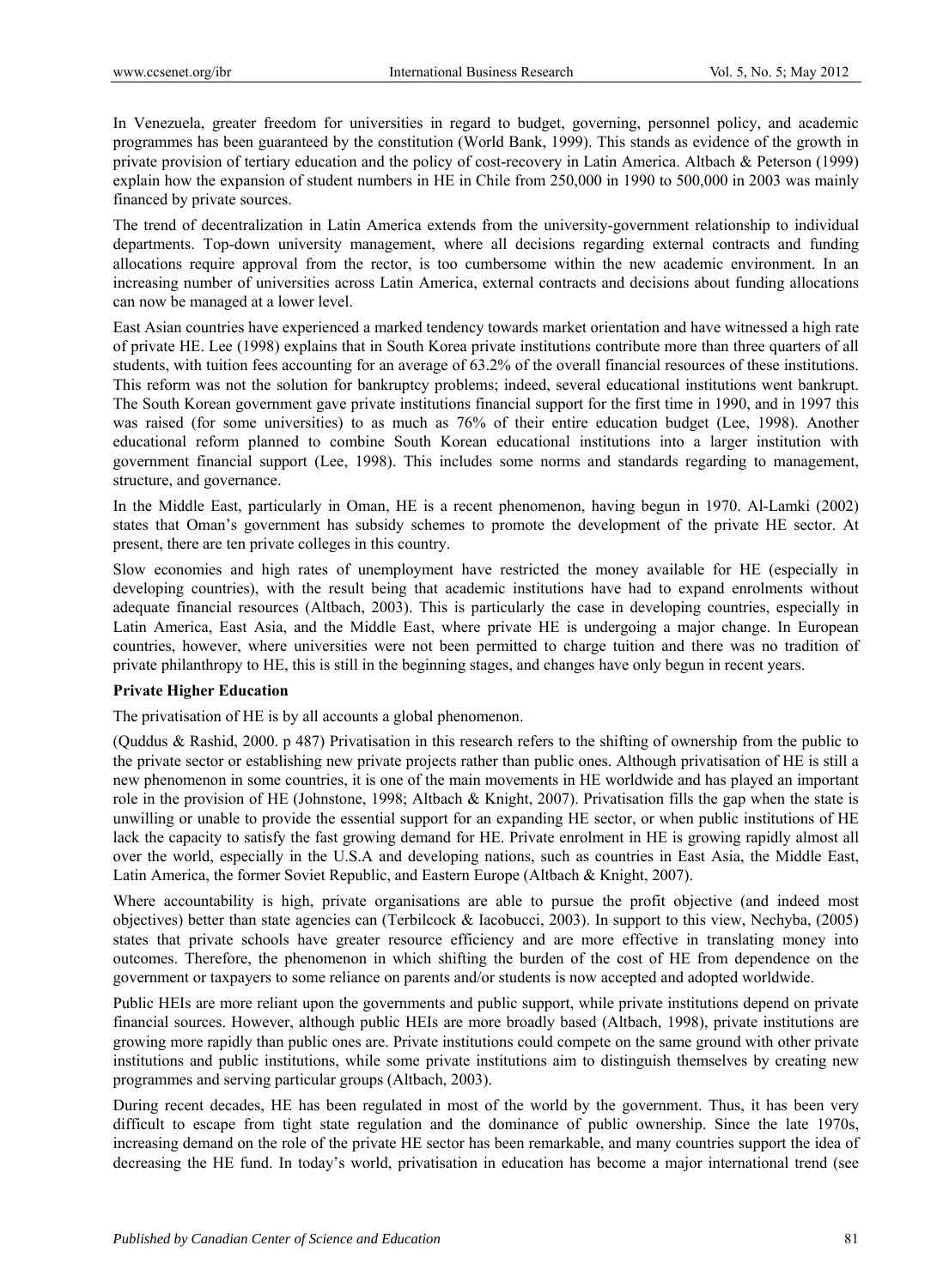Sanyal, 1998; Altbach, 1998; Quddus & Rashid, 2000; and Altbach & Knight, 2007). The private sector now plays a key role in financing HE. This can be distinguished in four forms:

1. The privatisation of public institutions (such as in Latin America)

The public institution has become more market-oriented, moving away from governmental aid towards student fees, sale of research, contracts, and entrepreneurial training.

2. Private institution with state support (as in India)

The government's share in overall education expenditure has been declining steadily, and, therefore, HEIs are becoming more autonomous and independent.

3. The establishment of self-financed private institutions, sometimes charities (as in the U.S.A)

Institutions are established and owned by non-public organisations and financed by tuition fees rather from the state budget.

4. Establishing for-profit private institutions (as in the Middle East)

In this form, private HEIs may be regulated by the government and the educational ministry but they are financed and managed by investors, as in the case of Jordan. Conversely, they may be regulated by companies' law and financed and managed by investors. In both methods government do not pay anything. Rather, the government often takes taxes, and sometimes accreditation fees from these institutions.

The largest number of private institutions exist in Asia (60% of HE in Indonesia is provided by the private sector), followed by the U.S.A The private sector is growing rapidly in Latin America, Arabian countries, and Eastern Europe. The private sector market is smaller in Western Europe and Africa, but it is on the increase in both of these regions.

Numerous methods for attaining universities funding exist in the world. Research and development is encouraged in a majority of countries. Public and private universities carry out both teaching and research in the U.S.A Although about 80% of students study in public HEIs, paying tuition sums of only about a third of the actual cost of instruction (with state funds and other resources covering the rest), 20% of students study in private institutions, where they pay the bulk of the educational costs (Kent, 2006). Sources of HE funding are diverse and differ between countries. Competition at the tertiary level is high in the U.S.A university system, which involves a large number of varied institutions. There both public and private institutions provide HE services. The rising competition in research funding has increased the demand for universities to properly manage their costs (Kent, 2006). Kent (2006) also argues that competition has enabled the U.S.A to create unparalleled excellence in its graduate programmes.

All of these changes will have dramatic implications for HE worldwide. In Europe, where public funding has traditionally been the norm, and the state pays most educational costs, academic systems are becoming more differentiated by quality and prestige (Altbach, 2003; Altbach & Knight, 2007). However, for many governments, facing budget cuts, debates about private/public education have started to introduce tuition fees, although these are at moderate levels. Many European countries fit this pattern, while private institutions still play an insignificant role in the statistics of the HE system (Nokkala, 2007, Duczmal, 2006). European universities are involved in basic research, and they are responsible for much of the scientific progress of the past century. Altbach & Knight (2007) conclude that research is expensive, and it is still unclear how academic research will be funded in the future without the buyers (students). Since 1990, the number of private HEIs has grown rapidly, especially in Eastern Europe, while the private HE sector in Western Europe is still in its infancy. However, some reforms have been introduced with the intention of reducing the financial burden on the government, while other reforms aim to achieve the need of increasing the proportion of students among the general populace.

In the huge bulk of Western Europe, little or no tuition fees are paid by students, but they are responsible for their own living costs. Recently, heated debates have occurred in most European countries over whether that public universities should charge tuition, and this change is the result of a combination of demographic pressures, fiscal realities, and reinvigorated conservative ideas about public spending in Europe (Johnstone, 1998). However, British universities are all public, and they now charge students tuition fees in a move which signals the beginning of a major change throughout Europe. In Germany, where the private HE sector does not play a large role in the educational system, the total number of students at private HEIs increased from about 11,000 in 1992 to more than 40,000 in 2006. The only significant exception in Western Europe is Portugal, (Note 14) where the private HE sector has developed during the last two decades and strong political support has been given to the increasing role of private universities. Since the 1990s, most universities have had more freedom, and autonomy, and there has been a marked increase in the decentralisation of the responsibilities and emergence of private HE sector (Kuoppala, 2005).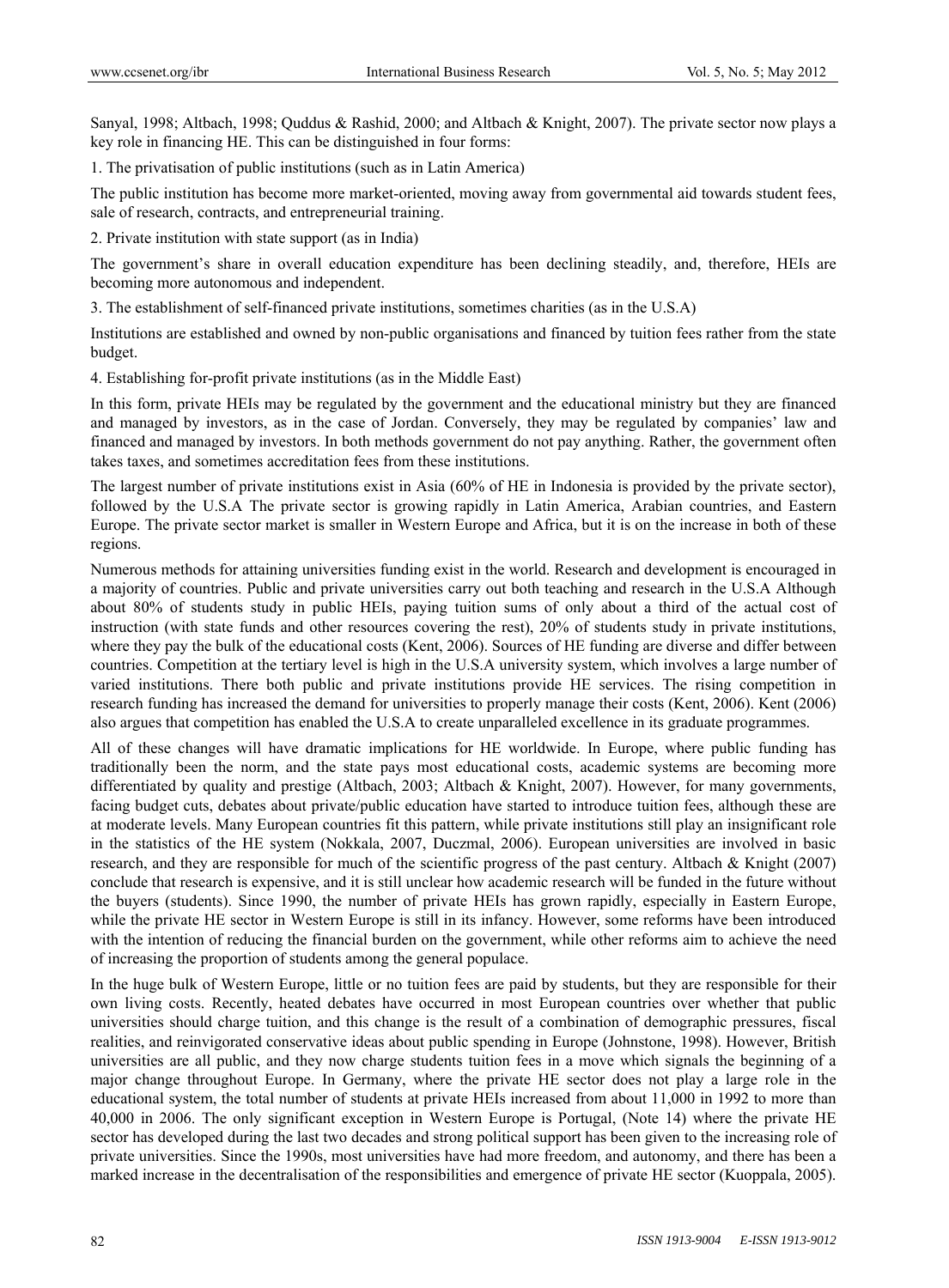Additionally, it is remarkable in Europe that universities' management systems drew their inspiration from systems developed for the private sector, in particular from management by objectives and results-based management models (Kuoppala, 2005). Kuoppala (2005) finds that the strategy of result-based management has supported other trends in universities; thus, positive quantitative improvements have been made.

In Eastern Europe, as in Western Europe most of the HE sector used to be public; however, questions regarding significant demand for private universities have arisen in the last two decades. Since 1989, the countries of Eastern Europe have experienced an extraordinary growth and change of their HE systems, where the percentage of students in private HE has jumped from zero to more than 30% in less than fifteen years. Teixeira & Amaral (2001) use Romania as an example of a nation in which there has been a huge growth in private HE. According to government figures, the number of students who study in private institutes has doubled about 15 times from 1990 to 2005, while the numbers at public universities has risen by only about four times. Poland is one of the most educated countries in Eastern or central Europe; here the net ratio of accessibility to HE was 10% in 1990 and 38% in 2006 with around two million enrolments in HE. Before 1990, there was no significant appearance of private HE in Poland, while now around half of the HE sector is private.

Private universities have long been a central part of HE provision in the eastern part of Asia; they enroll the majority of students, in some cases upwards of 80% (Altbach & Knight, 2007). In India, to a great extent, private colleges are subsidised by government funding and the large majority of students attend private colleges. The private sector is also a growing force in parts of Asia where it has thus far not been active, such as in China, Vietnam, and the central Asian republics.

In many East Asian countries (such as Japan, Korea, Taiwan, and the Philippines), most students attend private universities and colleges, and they pay for the full cost of their education. Tuition is also charged in the small and relatively elite public HE sector. For instance, as is the case with several other countries, South Korea has both private and public universities. Korean private HEIs, which have made a considerable contribution to the economic, social, and cultural development of the nation, have depended typically on student tuition fees (Lee, 1998). Although, the government claims that private universities are independent; in fact no private HEI in Korea can avoid or ignore government suggestions. This is simply a means of protecting themselves from any potential unfair behaviour from government (Lee, 1998). The very same situation is noticeable in Jordan. In contrast, China once provided free HE, but it has also moved to tuition-based arrangements. Some poor countries in Asia provide totally free HE.

In North African countries, universities are state-owned. In 1996, there was no significant private HE in Egypt, while private HE is noticeably increasing at present. By law, Egyptian students in public universities should not worry about the tuition fees: in Egypt, public universities get their funding from the state. Egyptian Private Universities were established under a new law in 1993 but only started in 1996, having a small student body and high tuition fees compared to public HEIs. These universities do not receive any state funding, they are dependent on their supporting bodies, private organisation and societies.

Public universities in Syria, one of the Middle East and Arab countries, provide HE and free room for less than \$20 per year, which is a very insignificant cost. The government spends a large amount of money on supporting HE, and universities still struggle to facilitate the demands for huge number of enrolments every year. The main universities, which are all public, accept more than their capacity every year. Since 2001, the Syrian government has allowed investors to open private universities. This movement is considered a promising step in the journey of Syrian HE. According to official figures, in 2009 there are eight private universities. Despite these successes in undergraduate learning, government funding for education has actually been reduced: it now accounts for only \$50 million out of Syria's annual budget of \$11 billion, while funding for academic research account for only \$3.8 million.

Palestinian universities, which suffer because of the situation in the West Bank and Gaza, have their own administrative organisation. They have traditionally depended financially on student tuition fees and international subsidies, but subsidies ceased after 2000. The MoHE in Palestine controls and coordinates the activities of the institutions of HE within the framework of national policies.

## **Summary**

Jordan, Jordanian HE, and HE worldwide have been discussed in this paper in order to draw attention to the importance of this study. This paper presents and underlines why the Jordanian experience is of special interest, and why it is worth examining in some detail. The Jordanian HE system is a unique one, which includes private and public sectors, and has grown increasingly in recent years. While, HE worldwide differs in terms of financing and managing of universities, there is a consistent movement towards minimising state funding for universities and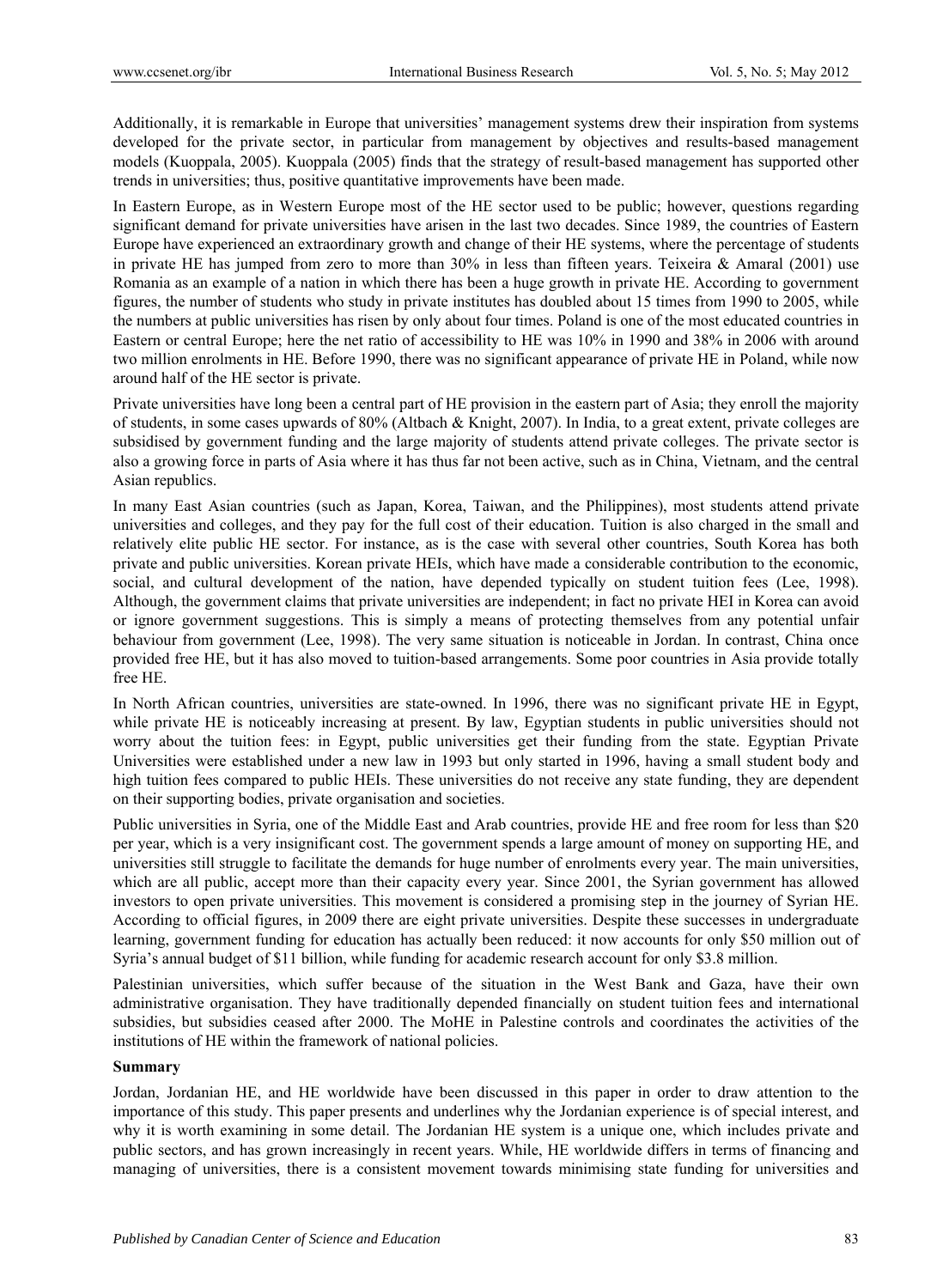increasing students' participation in the cost of their education. The following are some points summarising the importance of this paper:

- 1. Jordan, despite its small size, is one of the most developed Middle East countries, in which the majority of the population is interested in education (Mah'd, 2010). This accounts for the fact that universities in Jordan have enlarged rapidly during the last decades.
- 2. The Jordanian economy is very open, fostering international transactions of considerable importance which lead to significant external investments. These reflect on Jordan's geographical position, market size, and economic structure. The education laws are modern, with major universities being privately owned. Foreign investments are permitted to operate. There is much competition in the service sector, including within private HE.
- 3. Worldwide, there is a trend towards private HE. Private universities are mainly financed by student tuition fees, and sometimes they do not receive any subsidies from the government. A proper budget system might facilitate the need for effective managing of university resources and sound decision-making.
- 4. Little has been written about finance and management of private HE in Jordan, despite two decades of experience with private HE.

# **References**

Aladwan, Y., & Qutaishat, M. (2007). Financing options for public universities in Jordan: current status and future horizons. *Working Paper*, MoHESR.

Al-lamki, S. M. (2002). Higher education in the sultanate of Oman: the challenge of access, equity and privatisation. *Journal of Higher Education Policy and Management, 24*(1), 75-86. http://dx.doi.org/10.1080/13600800220130770

Alshurfat, S. S. (2003). The Role of Primary School Teachers in Education Change in Jordan. (Unpublished PhD Thesis). Sydney, University of Western Sydney.

Altbach, P. G. (1998). *Comparative Higher Education*. Norwood, NJ: Ablex.

Altbach, P. G. (2003). Introduction to higher education theme issue on the academic profession in central and eastern Europe. *Higher Education, 45*(4), 369-389. http://dx.doi.org/10.1023/A:1023949808905

Altbach, P. G., & Knight, J. (2007). The internationalization of higher education: motivations and realities. *Journal of Studies in International Education, 11*(3-4), 290-305. http://dx.doi.org/10.1177/1028315307303542

Altbach, P. G., & Peterson, P. (1999). *Higher Education in the 21st Century: Global Challenge and National Response*. Boston, Institute of International Education and Boston College Centre for International Higher Education.

Bruns, W. J., & Waterhouse, J. H. (1975). Budgetary control and organisation structure. *Journal of Accounting Research, 13*(2), 177-203. http://dx.doi.org/10.2307/2490360

Buckland, R. (2009). Private and public sector models for strategies in universities. *British Journal of Management, 20*(4), 524-536. http://dx.doi.org/10.1111/j.1467-8551.2008.00593.x

Burke, D. L., & Al-Waked, A. A. (1997). On the threshold: Private universities in Jordan. *International Higher Education*, (9 (Fall)).

Covaleski, M., Evans, I., John, H., Luft, J., & Shields, M. D. (2003). Budgeting research: three theoretical perspectives and criteria for selective integration. *Journal of Management Accounting Research, 15*, 3-49. http://dx.doi.org/10.2308/jmar.2003.15.1.3

Department of statistics. (1987). *Higher Education Statistics*. Amman, Jordan, Department of Statistics.

DePillis, E. G., & DePillis, L. G. (2001). The long-term impact of university budget cuts: A mathematical model. *Mathematical and Computer Modelling, 33*, 851-876. http://dx.doi.org/10.1016/S0895-7177(00)00285-5

Duczmal, W. (2006). *The Rise of Private Higher Education in Poland: Policies, Markets, and Strategies*. Enschede: Postbus.

Hindi, L. (2008). Hashemite Kingdom of Jordan Leads MENA in Education Reform. *Jordan Times*. Amman, Jordan, World Bank.

Hutaibat, K. (2005). Management Accounting Practices in Jordan - A Contingency Approach. Accounting and Finance, School of Economics, Finance and Management. (Unpublished PhD Thesis). Bristol, Bristol University.

Issa, S. S. (2000). Quality assurance of engineering education in private universities in Jordan. *International Journal of Higher Education, 6*, 119-128.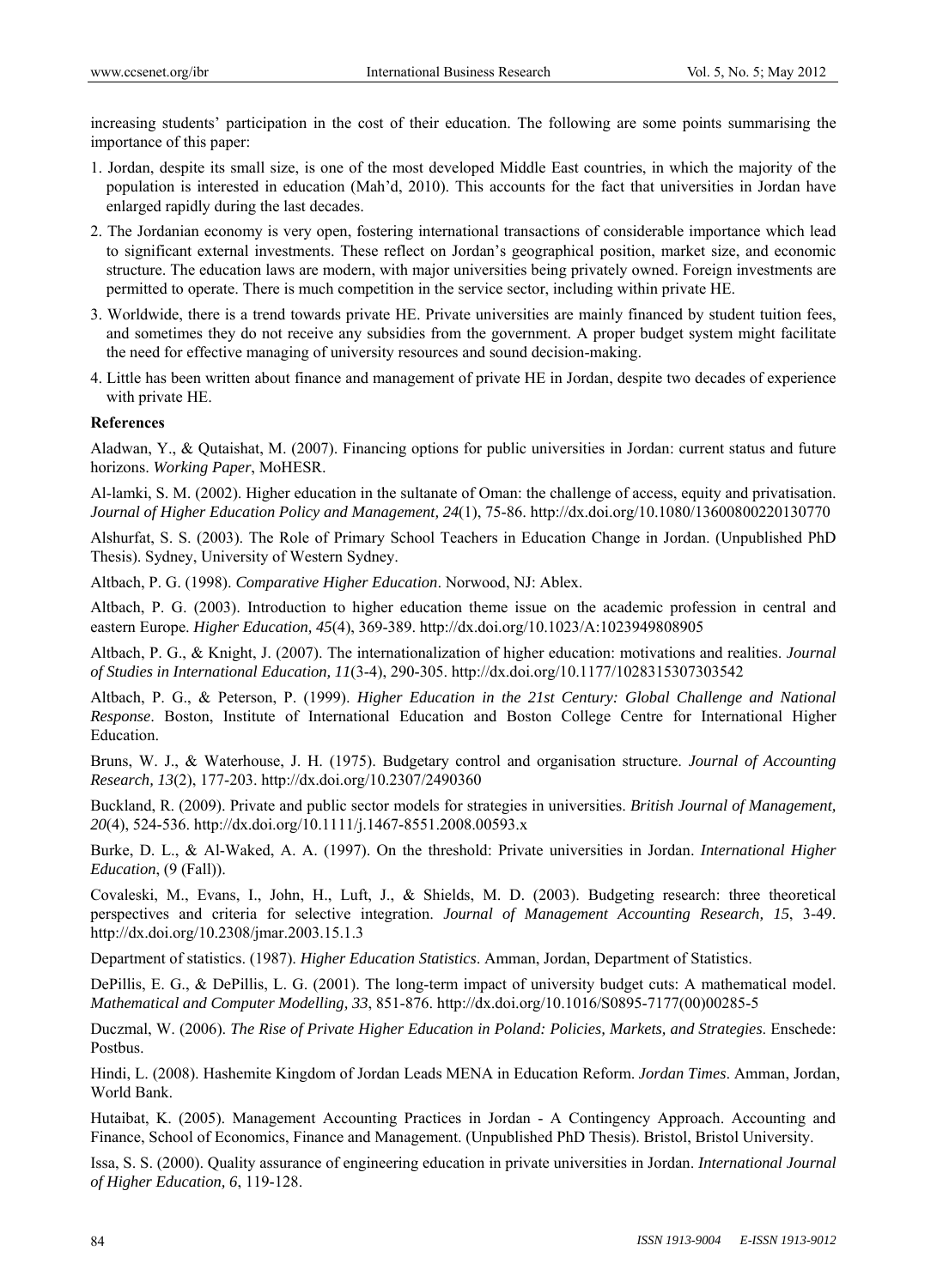Jansen, W. (2006). Gender and the expansion of university education in Jordan. *Gender and Education, 18*(5), 473-490. http://dx.doi.org/10.1080/09540250600881600

Johnstone, B. (1998). *The Finance and Management of Higher Education: A Status Report on Worldwide Reforms*. New York, State University of New York.

Kent, H. (2006). *Universities in the U.S. National Innovation System*. Arizona, Arizona State University.

Kharman, N. (2005). Educational Developments in Jordan: a Comparison of Private and Public Schools. (Unpublished PhD Thesis). Reading, University of Reading.

Khasawneh, F., Bataineh, S., Nazer, M., Abu Qudais, M., & Al-Akhal, R. (2008). Higher Education at a Glance in Jordan. Al-Manar.

Kuoppala, K. (2005). Management by results at Finnish universities. *Journal of Higher Education Policy and Management, 27*(3), 345-355. http://dx.doi.org/10.1080/13600800500283692

Lee, S. (1998). Korean private higher education faces economic crisis. *International Higher Education*, 19-20.

Levy, D. C. (1999). Reform: Latin America in the 1990s. *International Higher Education, 15*, 10-11.

Mah'd, O. (2010). The budgetary process in Private Jordanian Universities (PJUs) and the role of budget participation. (Unpublished PhD Thesis). School of Accounting and Finance. Aberdeen, University of Aberdeen.

Mah'd, O., & Buckland, R. (2009). The budget process in Jordanian Private Universities (JPUs). *Accounting in Emerging Economies, 9*, 193-228.

Mah'd, O., Nassar, M., Nimer, K., & Al-okdeh, S. (2011). The Impact of Managers' Related Variables and Department Features on Budget Characteristics: The Case of Private Jordanian Universities. *International Business Research, 4*(4), 199-210.

Ministry of Education. (2008). Inclusive Education: The Way of the Future. *The 48th Session of Education*. Geneva.

Ministry of Higher Education and Scientific Research. (2005). *Towards a National Strategy for Higher Education and Scientific Research for 2005-2010*. Amman-Jordan, The Ministry of Higher Education.

Ministry of Higher Education. (2001). *The Temporary Law of Private Universities* 43. Ministry of Higher Education, Amman, Jordan.

Ministry of Higher Education. (2009). *The Law of Jordanian Universities* 20. Jordanian Government, Ministry of Higher Education.

Moll, J. (2003). Organisational Change and Accounting Control Systems at an Australian University; A Longitudinal Case Study. (Unpublished PhD Thesis). School of Accounting and Finance, Griffith, Griffith University.

Nechyba, T. (2005). *Mobilizing the Private Sector: A Theoretical Overview*. Kennedy School of Government. Duke University and NBER, Harvard University.

Nokkala, T. (2007). The Bologna Process and the Role of Higher Education: Discursive Construction of the European Higher Education Area. In Enders, Jürgen & Jongbloed, Ben (Eds.), *Public-Private Dynamics in Higher Education. Expectations, Developments and Outcomes* (pp. 197-219). Bielefeld: Die Deutsche Bibliothek.

Quddus, M., & Rashid, S. (2000). The worldwide movement in private universities. *American Journal of Economic and Sociology, 59*(3), 121-129. http://dx.doi.org/10.1111/1536-7150.00039

Sanyal, B. C. (1998). *Diversification of Sources and the Role of Privatization in Financing Higher Education in the Arab States Region*. Paris, International Institute for Educational Planning.

Sanyal, B. C. (2006). Financing Higher Education: International Perspectives. pp (19-21) of *Higher Education in the World: the Financing of Universities*. Barcelona, GUNI: 19-21.

Saunders, M., Lewis, P., & Thronhill, A. (2009). *Research Methods for Business Students* (5th ed.). Edinburgh: Pearson Education limited.

Schwartzman, S. (2002). Higher education and the demands of the new economy in Latin America. *Background paper for the 2003 LAC Flagship Report*. Washington, DC, World Bank.

Shattock, M. (2000). Strategic management in European universities in an age of increasing institutional self reliance. *Tertiary Education and Management, 6*(2), 93-107. http://dx.doi.org/10.1080/13583883.2000.9967015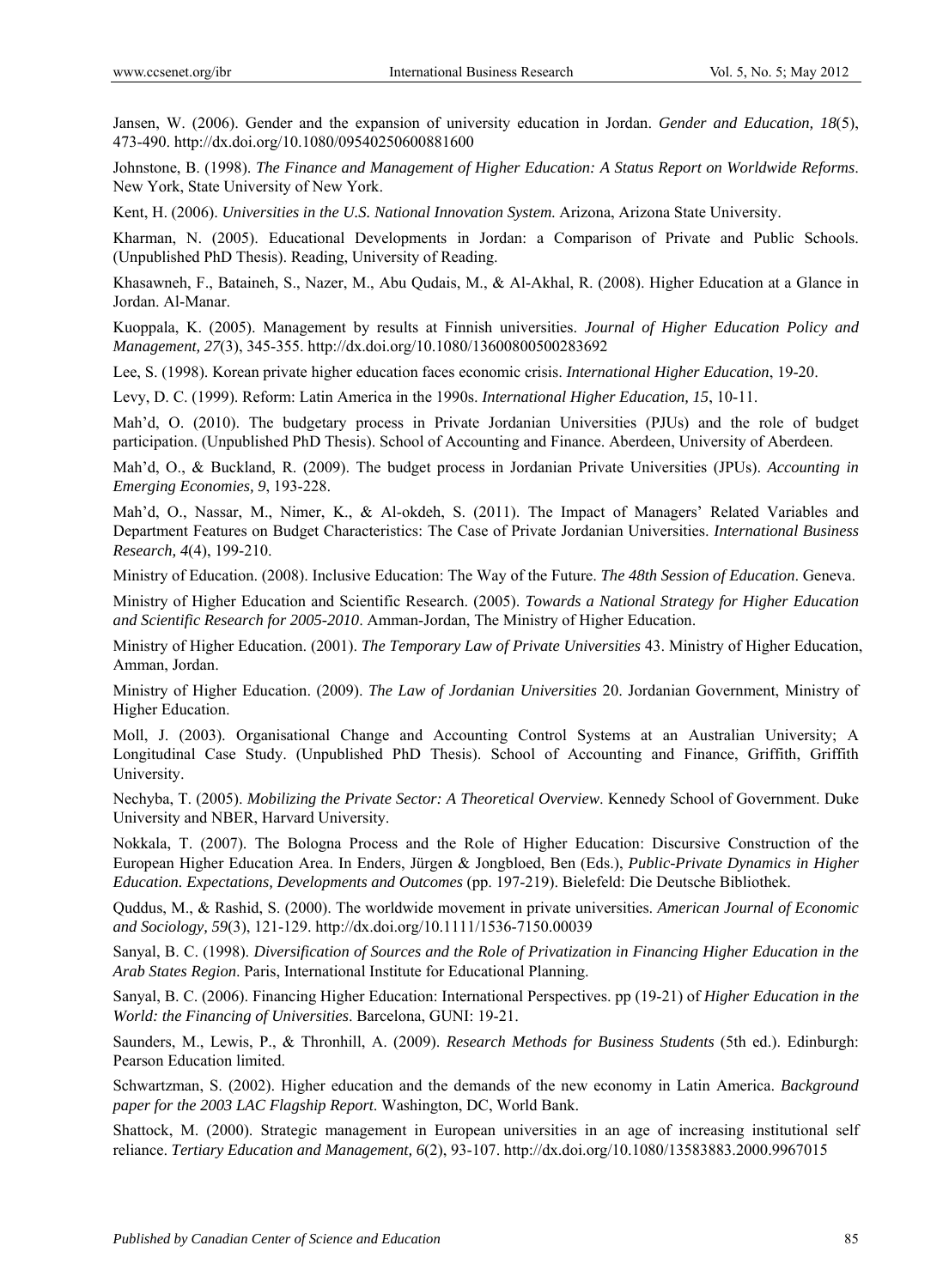Teixeira, P., & Amaral, A. (2001). Private higher education and diversity: an exploratory survey. *Higher Education Quarterly, 55*(4), 359-395. http://dx.doi.org/10.1111/1468-2273.00194

Trebilcock, M. J., & Iacobucci, E. M. (2003). Privatization and accountability. *Harvard Law Review, 116*(5), 1422-1453. http://dx.doi.org/10.2307/1342731

Vossensteyn, H. (2004). Fiscal Stress: Worldwide Trends in Higher Education Finance. *ECA Education Conference*, Twente, the Netherlands, World Bank.

Wilson, R. (1987). Islamic banking in Jordan. *Arab Law Quarterly, 2*(3), 207-229. http://dx.doi.org/10.2307/3381694

World Bank. (1996). *Jordan Higher Education Development Study*. Amman, Jordan, Human Resources Division, Country Department II, Middle East and North Africa Region: No.15105-Jo.

World Bank. (1999). *Education in the Middle East and North Africa: A Strategy towards Learning for Development*. Washington, World Bank.

Zeitun, R. (2006). Firm Performance and Default Risk for Publicly Listed Companies in Emerging Markets: A Case Study of Jordan. (Unpublished PhD Thesis). School of Economics and Finance, University of Western Sydney, Sydney.

#### **Notes**

Note 1. It was Jordanian Telecommunication (JTC) and became Jordan Telecom Group (Orange).

Note 2. See (Johnston, 1998) for more information.

Note 3. See MoHE and Scientific Research (2005).

Note 4. There are another three newly licensed universities begun in 2009.

Note 5. See www.mohe.edu.jo.

Note 6. Private universities in most parts of the world receive financial support: they are even considered to be charities and receive public funds or tax exemption. None of them pays fees to the government.

Note 7. The percentage of foreign students in private universities is higher than the percentage of foreign students in the public, amounting to half of the total student population in some private universities (Mah'd, 2010).

Note 8. For more information see Private Universities Law No. 43.

Note 9. See Sections 17 and 18 of the Private Universities Law No. 43.

Note 10. See http://www.mohe.gov.jo/Statistics/tabid/69/Default.aspx accessed at Sep 30th 2010.

Note 11. The parallel system students require to pay high tuition fees, like the tuition fees in the private universities, and they are not required to have high grades like the normal students.

Note 12. The universities sector in Jordan is complex that the PJUs should depend on the tuition fees and in the same time compete with public universities which are supported by the government and in the same time provide high educational services to attract students.

Note 13. There is one private university in Australia: Bond University, established in 1989.

Note 14. See Johnstone (1998).

Table 1. Appointment of Jordanian university administrators

| Position               | Rank                   | Period     | Nominated party   | Approved by    |
|------------------------|------------------------|------------|-------------------|----------------|
| President <sup>a</sup> | Professor              | 4 years    | Board of trustees | MoHE           |
| Vice president         | Professor              | 2 years    | Board of trustees | MoHE           |
| Deans                  | Professor <sup>o</sup> | 2 years    | President         | Trustees board |
| Department head        | Professor              | **<br>vear | Dean              | Deans' board   |

*Note:* \* Renewable once.

<sup>a</sup> The university president and vice president must be Jordanian, and they can-not own any university shares.

<sup>b</sup> The dean and the head of the department can be lower ranked if required.

*Source:* Developed by the authors from Law No. 43 in 2001.